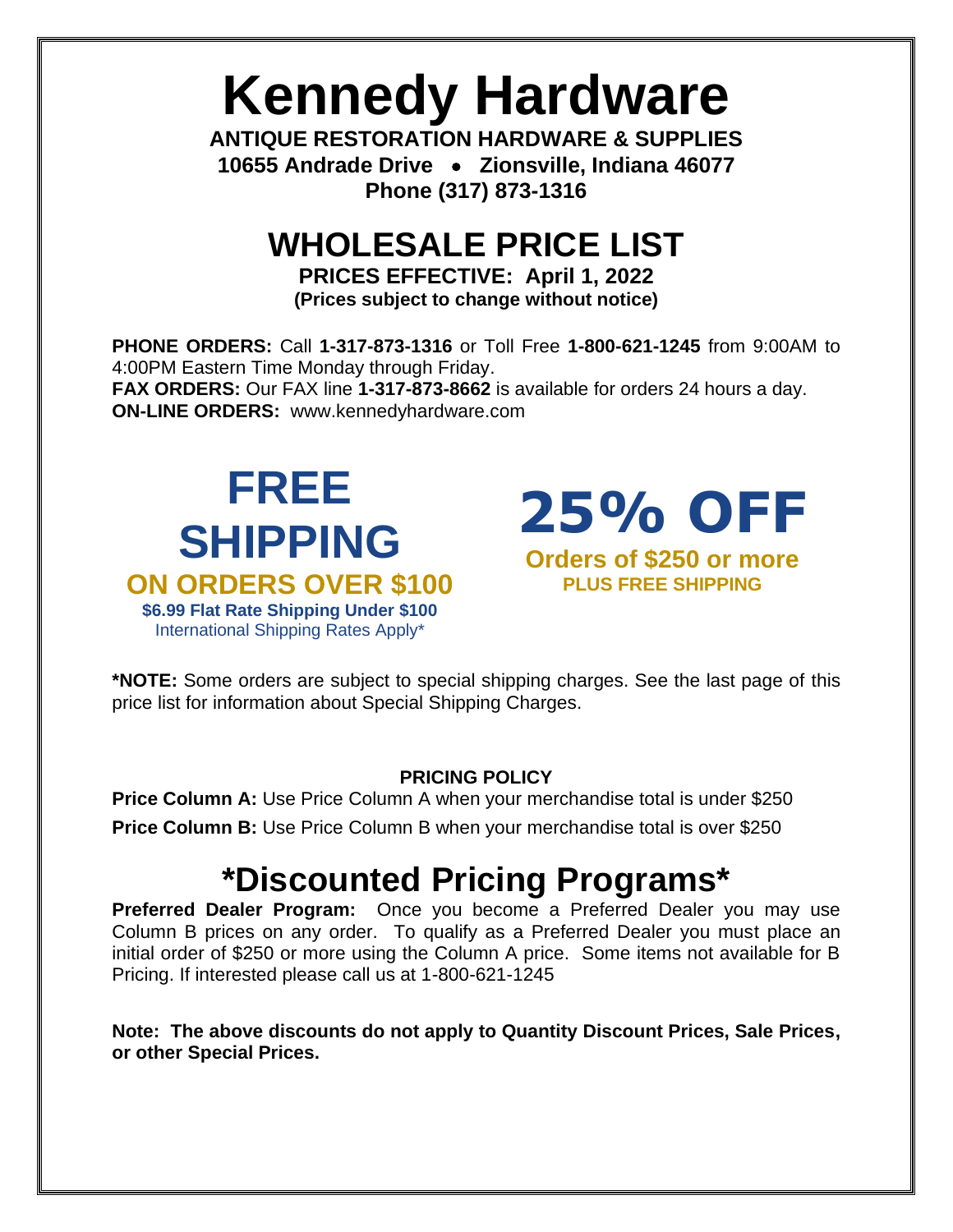|                  | A     | B           |                  | $\mathbf{A}$ | B           |                | $\mathbf{A}$ | B     |                      | $\mathbf{A}$ | $\mathbf{B}$ |
|------------------|-------|-------------|------------------|--------------|-------------|----------------|--------------|-------|----------------------|--------------|--------------|
|                  |       |             | B-8A             | 8.55         | 6.41        | $B-14$         | 8.08         | 6.06  | <b>BP-93</b>         | 1.49         | 1.12         |
| $A-1$            | 24.83 | 18.62       | B-8AAB           | 11.18        | 8.38        |                |              |       | <b>BP-93A</b>        | 1.44         | 1.08         |
| A-4CI            | 7.35  | 5.51        | $B-8B$           | 9.28         | 6.96        | <b>BI-15</b>   | 3.25         | 2.44  | <b>BP-93N</b>        | 1.00         | .75          |
| A-7CI            | 6.48  | 4.86        | B-8BAB           | 11.98        | 8.98        | <b>BI-15A</b>  | 2.95         | 2.21  |                      |              |              |
| A-9CI            | 5.73  | 4.29        | $B-8C$           | 10.53        | 7.89        | BI-15AB        | 3.65         | 2.74  | <b>BP-94</b>         | 1.35         | 1.01         |
| $A-14$           | 5.90  | 4.43        | B-8CAB           | 12.98        | 9.73        | <b>BI-15AC</b> | 3.65         | 2.74  | <b>BP-95</b>         | .55          | .41          |
| <b>A-15CI</b>    | 6.88  | 5.16        |                  |              |             |                |              |       |                      |              |              |
|                  |       |             | <b>B-8D</b>      | 11.78        | 8.83        | <b>BI-15AN</b> | 2.95         | 2.22  | <b>BP-96</b>         | .59          | .44          |
|                  |       |             |                  |              |             | BI-15A/AB      | 3.25         | 2.44  |                      |              |              |
| $A-21$           | 20.56 | 15.42       | $B-9$            | 8.88         | 6.66        | BI-15A/AC      | 3.25         | 2.44  | BR-10 Pair           | 15.96        | 11.97        |
| $A-23$           | 4.95  | 3.71        | B-9A             | 7.73         | 5.79        | BI-15A/ORB     | 3.65         | 2.74  |                      |              |              |
| $A-25$           | 3.13  | 2.34        | $B-9B$           | 10.8         | 8.10        | <b>BI-15N</b>  | 3.33         | 2.49  | C-1 Each             | 9.78         | 7.33         |
| A-26AC           | 3.29  | 2.47        |                  |              |             | BI-15ORB       | 3.95         | 2.96  | C-2A Each            | 15.73        | 11.79        |
| <b>A-27CI</b>    | 19.25 | 14.44       | $B-14$           | 5.00         | 3.75        |                |              |       | C-2AB Each           | 17.85        | 13.39        |
|                  |       |             | <b>B-14AB</b>    | 7.25         | 5.44        | <b>BI-19CI</b> | 9.19         | 6.89  | C-2AP Each           | 15.18        | 11.38        |
| A-33 Each        | 2.48  | 1.86        | $B-16$           | 4.25         | 3.19        | <b>BI-20</b>   | 12.05        | 9.04  | C-2N Each            | 17.05        | 12.79        |
| A-39             | 13.23 | 9.92        | <b>B-16N</b>     | 4.73         | 3.54        |                |              |       | C-3C Each            | 13.53        | 10.14        |
| $A-40$           | 12.83 | 9.62        |                  |              |             | <b>BI-32</b>   | 19.20        | 14.40 | C-3CPW Each 10.83    |              | 8.12;        |
|                  |       |             | $B-16X$          | 7.48         | 5.61        | BI-32AB        | 20.98        | 15.73 |                      |              |              |
|                  |       |             |                  |              |             |                |              |       |                      |              |              |
|                  |       |             | B-16XORB         | 8.75         | 6.56        | BI-32BN        | 21.53        | 16.14 | C-4 Set of 4         | 7.90         | 5.93         |
|                  |       |             | $B-17$           | 4.60         | 3.45        | <b>BI-32N</b>  | 20.20        | 15.15 | C-4Q 100 EACH 131.25 |              | N/A          |
| AH-73            |       | 30.34 22.76 | $B-18$           | 6.30         | 4.73        | BI-32ORB       | 21.38        | 16.03 |                      |              |              |
| AH-73-L          | 30.96 | 23.22       | $B-27$           | 6.58         | 4.93        | <b>BI-34</b>   | 25.03        | 18.77 | C-4B Set of 4 11.10  |              | 8.33         |
| AH-730RB         | 30.64 | 22.98       | <b>B-27AB</b>    | 8.33         | 6.24        | BI-34BN        | 27.95        | 20.96 | C-4BQ 40 EACH 68.00  |              | N/A          |
| AH-73ORB-L 36.65 |       | 27.49       | <b>B-33A</b>     | 5.55         | 4.16        | <b>BI-34N</b>  | 25.93        | 19.44 |                      |              |              |
|                  |       |             | <b>B-33B</b>     | 7.00         | 5.25        | BI-34ORB       | 27.95        | 20.96 | C-4C Set of 4 19.50  |              | 14.63        |
| APL-2            | 14.95 | 11.22       | <b>B-33C</b>     | 8.93         | 6.69        |                |              |       | C-41 Each            | .47          | .35          |
|                  |       |             | <b>B-33CN</b>    | 8.93         | 6.69        | <b>BI-45CI</b> | 14.28        | 10.71 |                      |              |              |
| AW-538 Pair      | 7.08  | 5.31        | $B-35$           | 3.58         | 2.68        | <b>BI-51</b>   | 6.08         | 4.56  | $C-6$                | 15.70        | 11.78        |
| AW-567           | 4.58  | 3.44        | <b>B-35N</b>     | 4.45         | 3.34        | BI-59AB        | 7.55         | 5.66  | $C-8Z$               | 7.80         | 5.85         |
| AW-590           | 5.61  | 4.21        | <b>B-36B</b>     | 8.25         | 6.19        |                |              |       |                      |              |              |
| AW-605           | 8.40  | 6.30        |                  |              |             | BK-3C          | 1.90         | 1.43  |                      |              |              |
|                  |       |             | <b>B-36BN</b>    | 9.58         | 7.18        | BK-3D          |              |       | $C-10$               | 2.25         | 1.69         |
| AW-608 Pair      | 5.37  | 4.03        | <b>B-36N</b>     | 8.73         | 6.54        |                | 2.23         | 1.67  | $C-11$               | 2.50         | 1.80         |
| AW-613           | 6.16  | 4.62        | B-36ORB          | 9.58         | 7.18        | BK-9           | 1.98         | 1.48  | $C-12$               | 3.06         | 2.29         |
| AW-663 Pair      | 13.35 | 10.01       | <b>B-38</b>      | 5.80         | 4.35        | BK-9N          | 2.30         | 1.73  | $C-13$               | 3.12         | 2.34         |
| AW-673 Pair      | 7.16  | 5.37        |                  |              |             | <b>BK-10</b>   | 1.60         | 1.20  |                      |              |              |
|                  |       |             | B-W <sub>2</sub> | 6.10         | 4.58        | <b>BK-19</b>   | 7.73         | 5.79  | C-22 Each            | 10.78        | 8.08         |
| AW-721           | 1.58  | 1.18        | B-W4             | 3.43         | 2.57        |                |              |       | C-22AB               | 13.15        | 9.86         |
|                  |       |             | B-W <sub>5</sub> | 2.98         | 2.23        | <b>BK-40</b>   | 13.93        | 10.44 | C-23 Each            | 15.90        | 11.93        |
| AW-3141 Pair     | 3.85  | 2.89        |                  |              |             | BK-41 Pair     | 16.65        | 12.49 | $C-23AB$             | 19.00        | 14.25        |
| AW-3205          | 3.09  | 2.32        | BB-16CI          | 5.18         | 3.88        | BK-42 Pair     | 20.73        | 15.54 | C-72 Each            | 18.20        | 13.65        |
| AW-3218          | 4.14  | 3.10        | <b>BB-17CI</b>   | 5.90         | 4.43        | BK-43 Pair     | 5.38         | 4.03  | C-74 Each            | 22.43        | 16.82        |
| AW-3224          | 2.58  | 1.93        | BB-18CI          | 5.38         | 4.03        | BK-44 Pair     | 4.68         | 3.51  | $C-88$               | 25.35        | 19.01        |
| AW-3248 Pair     | 3.77  | 2.83        | BB-27AB          | 5.23         | 3.92        | Bk-45          | 17.75        | 13.31 |                      |              |              |
| AW-3304          | 2.79  | 2.09        |                  |              |             |                |              |       |                      |              |              |
| AW-3312          | 3.88  | 2.91        | <b>BB-27B</b>    | 3.88         | 2.91        | $BP-5$         | 4.93         | 3.69  | C-212AB              | 3.58         | 2.68         |
| AW-3324          | 2.40  | 1.80        | <b>BB-27N</b>    | 4.55         | 3.41        | BP-5AB         | 7.05         | 5.29  | $C-224$              | 3.40         | 2.55         |
|                  |       |             | BB-27LB          | 4.55         | 3.41        |                |              |       | CA-20                | 4.75         | 3.56         |
| AW-3325          | 3.59  | 2.69        | BB-27ORB         | 5.13         | 3.84        | BP-8           | 6.93         | 5.20  | CA-120               | 7.39         | 5.54         |
| AW-3332 Pair     | 5.37  | 4.03        | BB-38CI          | 4.01         | 3.01        | BP-8HAB        | 9.45         | 7.09  | CA-201               | 5.23         | 3.92         |
| AW-3346          | 3.13  | 2.35        | <b>BB-40</b>     | 5.70         | 4.28        |                |              |       | CA-220               | 7.39         | 5.54         |
|                  |       |             |                  |              |             | <b>BP-46</b>   | 2.10         | 1.58  | CA-320               | 7.39         | 5.54         |
| AW-3359          | 1.94  | 1.45        | BBW-1            | 9.28         | 6.96        | <b>BP-48</b>   | .95          | .71   | CA-801               | 8.99         | 6.74         |
| AW-3448          | 1.90  | 1.42        |                  |              |             | <b>BP-75</b>   | 2.47         | 1.85  |                      |              |              |
| AW-3584          | 9.19  | 6.89        | BE-1E            | .40          | .30         | <b>BP-75N</b>  | 2.86         | 2.15  | <b>CM-10G</b>        | 55.00        | 41.25        |
| AW-3597          | 2.79  | 2.09        | BE-1E/12         | 2.80         | 2.10        |                |              |       | <b>CM-10P</b>        | 18.00        | 13.50        |
| AW-3626          | 5.03  | 3.77        | Package of 12    |              |             | BP-83 Dozen    | 1.97         | 1.48  | CM-16                | 7.75         | 5.81         |
|                  |       |             |                  |              |             | Package of 100 |              | 12.96 | CM-19                | 16.30        | 12.22        |
| $B-1$            | 4.00  | 3.00        | BF-18 Set        | 18.41        | 13.81       |                |              |       |                      |              |              |
| B-1MA            |       | 2.21        |                  |              |             | BP-85 Dozen    |              |       |                      |              |              |
|                  | 2.95  |             | BF-20 Set        | 7.81         | 5.86        |                | 1.75         | 1.32  | CN-72 Pkg 100 7.73   |              | 5.80         |
| B-1AB            | 5.85  | 4.39        | BF-23 Set        | 27.60        | 20.70       | Package of 100 |              | 9.50  |                      |              |              |
| $B-2$            | 3.90  | 2.93        | BF-24 Set        |              | 30.24 22.68 |                |              |       | CR-98 Each           | 4.58         | 3.43         |
| B-2AB            | 5.88  | 4.41        | BF-25 Set        | 23.65        | 17.73       | BP-90Cl        | 4.00         | 3.00  |                      |              |              |
| $B-3$            | 4.35  | 3.26        |                  |              |             |                |              |       |                      |              |              |
| $B-7$            | 5.68  | 4.26        |                  |              |             |                |              |       |                      |              |              |
| B-7AB            | 8.03  | 6.02        |                  |              |             |                |              |       |                      |              |              |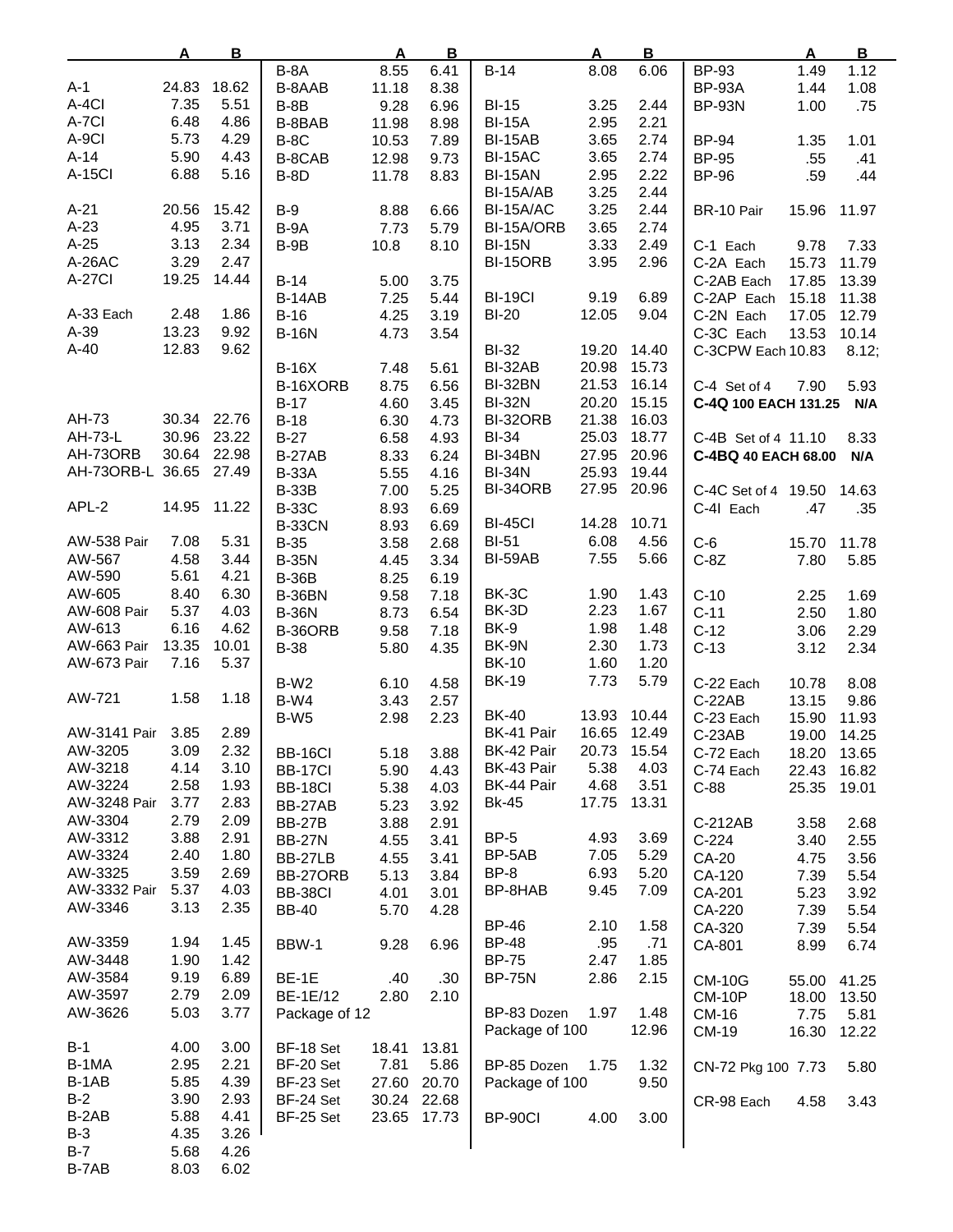|                      | A     | $\overline{B}$ | <u>A</u>              | $\mathbf{B}$ | A                       | $\overline{B}$ | $\overline{\mathbf{B}}$<br>Α   |
|----------------------|-------|----------------|-----------------------|--------------|-------------------------|----------------|--------------------------------|
| $CS-7$               | 4.48  | 3.36           | $E-11S$<br>2.58       | 1.93         | H-10 Pair<br>22.73      | 17.04          | $HC-2F$<br>1.75<br>1.31        |
| CS-7AB               | 5.55  | 4.16           | $E-12R$<br>3.28       | 2.46         | H-10AB Pair<br>25.93    | 19.44          |                                |
| $CS-8$               | 6.30  | 4.73           | $E-14$<br>3.75        | 2.81         |                         |                | 7.61<br>5.71<br>HC-91 Each     |
|                      |       |                |                       |              |                         |                |                                |
| CS-8AB               | 7.38  | 5.53           | $E-16$<br>5.05        | 3.79         | $H-22$<br>.43           | .32            |                                |
| $CS-9$               | 7.98  | 5.98           | $E-17$<br>1.54        | 1.16         | $H-24$<br>.35           | .27            | 117.45<br>N/A<br>HCAK-2        |
| CS-9AB               | 9.65  | 7.24           | $E-18$<br>4.56        | 3.42         |                         |                |                                |
|                      |       |                | $E-20$<br>.95         | .71          | H-50Cl Pair             | 14.88 11.16    | $HCB-2$<br>4.95<br>6.60        |
| $D-1A$               | 9.80  | 7.35           | $E-21$<br>1.68        | 1.26         | H-51Cl Pair<br>18.96    | 14.22          | 14.50<br>HCB-2W<br>10.88       |
|                      |       |                |                       |              |                         |                |                                |
| $D-2A$               | 8.08  | 6.06           | E-21AB<br>2.03        | 1.52         |                         |                |                                |
| $D-2B$               | 9.88  | 7.41           | $E-22$<br>1.68        | 1.26         | H-57<br>3.23            | 2.42           | <b>HCB-3118</b><br>13.95 10.46 |
| $D-5$                | 10.05 | 7.54           | $E-22AB$<br>1.93      | 1.44         |                         |                | 8.75 Each<br>27 or More        |
| $D-5AA$              | 9.03  | 6.77           | $E-33$<br>1.87        | 1.40         |                         |                |                                |
| D-10S                | 1.98  | 1.48           | $E-37$<br>2.30        | 1.73         |                         |                | HCL-5<br>11.16<br>8.37         |
|                      |       |                | <b>E-37AB</b><br>2.98 | 2.23         |                         |                | HCP-1                          |
|                      |       |                |                       |              | <b>H-80BN</b>           | 19.00 14.25    | 25.73<br>19.30                 |
| $D-50$               | 4.88  | 3.66           | $E-38$<br>2.40        | 1.80         | <b>H-80BP</b>           | 20.38 15.28    | HCS-5 Each<br>4.95<br>3.71     |
| $D-51$               | 3.85  | 2.89           | $E-58$<br>1.65        | 1.24         | <b>H-80N</b>            | 19.00 14.25    | HCS-5N Each 6.00<br>4.50       |
| $D-55$               | 7.90  | 5.93           |                       |              | <b>H-80ORB</b>          | 22.75 17.06    |                                |
| D-55N                | 8.63  | 6.47           | $E-214$<br>3.46       | 2.60         |                         |                | HDC-1 Set<br>21.95<br>16.47    |
| $D-56$               | 7.28  |                | E-704<br>11.43        | 8.57         |                         |                |                                |
|                      |       | 5.46           |                       |              | H-81BN Each 24.08 18.06 |                |                                |
|                      |       |                | E-705<br>9.70         | 7.28         | H-81BP Each 26.50 19.88 |                | 4.31<br>$HL-2$<br>5.75         |
| $D-57$               | 6.15  | 4.61           | 3.25<br>E-835         | 2.44         | H-81N Each 24.08 18.06  |                | 4.99<br>3.74<br>$HL-3$         |
| $D-59$               | 7.05  | 5.29           | 5.33<br>E-905AB       | 3.99         | H-81ORB Each25.63 19.22 |                | 3.25<br>HL-6<br>2.44           |
|                      |       |                | 4.53<br>E-905B        | 3.39         | H-82BP Each 30.83 23.12 |                |                                |
| D-66                 | 6.05  | 4.54           |                       |              | H-82ORB Each28.88 21.66 |                | $HML-3$<br>4.50<br>3.38        |
|                      |       |                |                       |              |                         |                |                                |
| $D-66AB$             | 7.85  | 5.89           | EB-16 Pkg.100 3.50    | 2.63         |                         |                |                                |
| $D-67$               | 7.45  | 5.59           | EB-16HAB<br>5.50      | 4.13         | H-303 Each              | 20.76 15.57    | 5.21<br><b>HNL-10</b><br>6.95  |
| $D-68$               | 5.75  | 4.31           |                       |              | H-813 Each<br>13.65     | 10.24          |                                |
| D-68AB               | 8.03  | 6.02           | 5.31<br><b>EN-15</b>  | 3.98         |                         |                | 3.25<br>2.44<br>HNT-4 Each     |
| $D-69$               | 6.25  | 4.69           |                       |              | HB-2 Pair<br>2.00       | 1.50           | 2.21<br>HNT-4N Each 2.95       |
|                      |       |                |                       |              |                         |                |                                |
|                      |       |                | $EP-7$<br>10.15       | 7.61         | 3.12<br>HB-9 Pair       | 2.34           | HNT-4S Each 1.75<br>1.31       |
| $D-80$               | 8.38  | 6.28           |                       |              | 2.12<br>HB-50 Pair      | 1.59           |                                |
| $D-81$               | 9.43  | 7.07           |                       |              |                         |                | 1.31<br>HS-1 Each<br>1.75      |
|                      |       |                | F-9AB<br>12.60        | 9.45         | HB-60 Pair<br>1.78      | 1.33           | HS-3 Each<br>1.85<br>1.39      |
| D-94                 | 5.50  | 4.13           |                       |              | HB-60AC Pair<br>1.83    | 1.37           |                                |
|                      |       |                | $F-9B$<br>10.70       | 8.03         | 1.83<br>HB-60N Pair     | 1.37           | HSB-1 Pair<br>16.95<br>12.71   |
| $D-95$               | 6.13  | 4.59           | F-9BN<br>11.80        | 8.85         |                         |                |                                |
|                      |       |                | F-9LB<br>11.08        | 8.31         | HB-60ORBPair 2.08       | 1.56           | HSB-2 Pair<br>16.95<br>12.71   |
| $D-205$              | 6.23  | 4.67           | $F-9N$<br>11.43       | 8.57         |                         |                | HSB-3 Pair<br>16.95<br>12.71   |
|                      |       |                | F-9ORB<br>12.58       | 9.43         | 15.35<br>HB-70 Pair     | 11.51          |                                |
| D-306                | 8.68  | 6.51           |                       |              | HB-70AB Pair 13.90      | 10.42          | HSG-9<br>10.29<br>7.72         |
| D-912                | 10.45 | 7.84           |                       |              |                         |                |                                |
|                      |       |                | $F-33$<br>4.63        | 3.47         |                         |                |                                |
|                      |       |                | $F-66$<br>3.78        | 2.83         | HB-92 Pair<br>2.65      | 1.99           | HSJ-1<br>6.75<br>5.06          |
| DA-31                | 9.80  | 7.35           |                       |              | 2.93<br>HB-92AB Pair    | 2.19           | HSJ-1B (blue) 7.25<br>5.44     |
| <b>DA-31N</b>        | 10.43 | 7.82           | <b>FC-11</b><br>.90   | .68          | HB-92AC Pair<br>2.65    | 1.99           | HSJ-1G (green) 7.25<br>5.44    |
| DA-32                | 12.10 | 9.08           | FC-12<br>4.85         | 3.64         | HB-92ORB PR<br>2.65     | 1.99           |                                |
| <b>DA-32N</b>        | 11.28 |                |                       |              | HB-92N Pair<br>2.65     | 1.99           | $HSL-2$<br>4.85<br>3.64        |
|                      |       | 8.46           | FC-13<br>2.65         | 1.99         |                         |                |                                |
| DA-34                | 13.45 | 10.09          | <b>FC-20</b><br>.90   | .68          |                         |                | 5.21<br>HSL-4<br>6.95          |
| <b>DA-34N</b>        | 14.45 | 10.84          | FC-20AB<br>.90        | .68          | 7.10<br>HB-821 Pair     | 5.33           |                                |
|                      |       |                | <b>FC-20B</b><br>.90  | .68          | HB-821N Pair<br>7.65    | 5.74           | HSM-6 Pair<br>4.56<br>3.42     |
| <b>DK-52B</b>        | 59.20 | 44.40          | <b>FC-20N</b><br>.90  | .68          | HB-821ORB Pr 9.73       | 7.29           | 8.10<br>HSM-8 Pair<br>10.80    |
|                      |       |                |                       |              |                         |                |                                |
|                      |       |                |                       |              | HBD-11L<br>40.00        | 30.00          | HSR-7                          |
| DS-1 Dozen           | 2.90  | 2.18           | FGB-1<br>15.50        | 11.63        |                         |                | 65.00<br>48.75                 |
| DS-1Q (50 Pack) 9.85 |       | 7.39           | FGB-2S<br>21.60       | 16.20        | <b>HBD-21L</b><br>40.00 | 30.00          |                                |
| DS-2 Dozen           | 2.90  | 2.18           |                       |              | HBD-31L<br>40.00        | 30.00          | HWL-8<br>3.95<br>2.97          |
| DS-2Q (50 Pack) 9.68 |       | 7.26           | GL-10 Dozen 1.15      | .86          | HBD-41L<br>40.00        | 30.00          |                                |
|                      |       |                |                       |              |                         |                | <b>HOOSIER CABINETS BOOK</b>   |
|                      |       |                | GL-20 Dozen 1.15      | .86          | 3.50<br>HBH-3 Each      | 2.63           | HCB-3118<br>11.95<br>8.97      |
| $E-1B$               | 1.70  | 1.28           | GL-30 Dozen 1.25      | .94          |                         |                | 27 or More<br>7.48 Each        |
| $E-1D$               | 1.90  | 1.43           |                       |              |                         |                |                                |
| $E-1E$               | 2.33  | 1.74           | GL-10C 100<br>8.00    | 6.00         | HBK-5<br>3.75           | 2.81           |                                |
| $E-2$                | 1.23  | .92            | GL-20C 100<br>8.00    | 6.00         | HBK-5N<br>4.30          | 3.23           | I-8 Pair<br>31.82 23.87        |
| $E-2A$               | 1.53  | 1.14           | GL-30C 100<br>9.00    | 6.75         | HBK-7<br>5.30           | 3.98           | 33.89 25.42<br>I-8N Pair       |
|                      |       |                |                       |              | HBK-7N<br>5.95          | 4.46           |                                |
| $E-2AB$              | 1.88  | 1.41           |                       |              |                         |                | I-11 Pair<br>10.40<br>7.80     |
| $E-2B$               | 1.50  | 1.13           | GL-10M 1000           | 37.50        |                         |                | I-11N Pair<br>11.50<br>8.63    |
|                      |       |                | GL-20M 1000           | 37.50        | HBL-7<br>4.50           | 3.38           |                                |
| $E-5$                | 1.78  | 1.33           | GL-30M 1000           | 42.50        |                         |                |                                |
|                      |       |                |                       |              |                         |                | $I-16$<br>12.23<br>9.17        |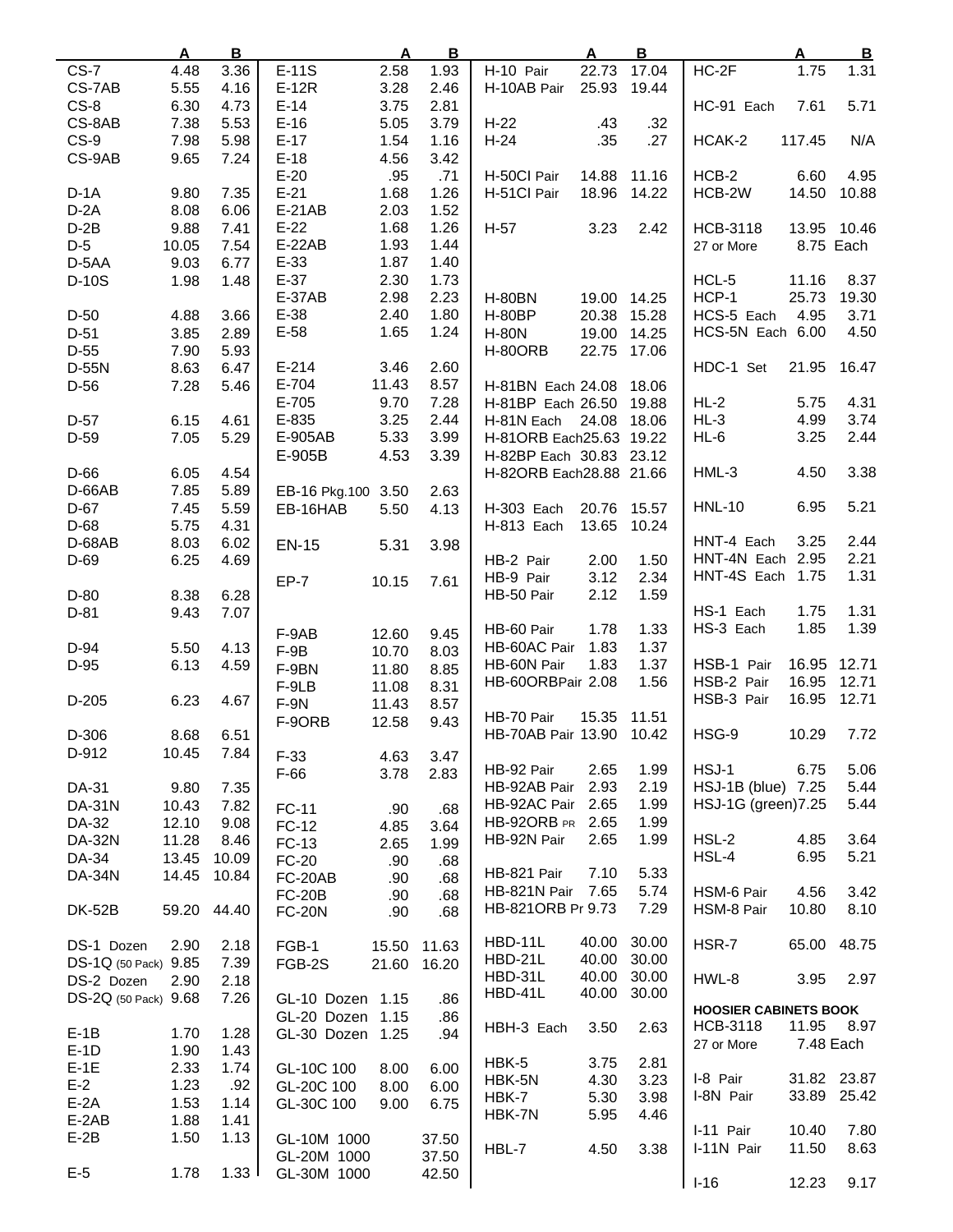|                    | Α     | $\, {\bf B}$ |                  | Α     | B    |               | Α     | $\, {\bf B}$ |                     | A     | B     |
|--------------------|-------|--------------|------------------|-------|------|---------------|-------|--------------|---------------------|-------|-------|
| $I-18$             | 22.78 | 17.08        | JKR-4            | 6.95  | 5.22 | <b>K-37B</b>  | 4.15  | 3.11         | $KC-6$              | 8.59  | 6.44  |
| $I-23$             | 11.38 | 8.53         | JKR-9            | 10.12 | 7.59 | <b>K-37C</b>  | 4.15  | 3.11         | KC-6N               | 10.18 | 7.64  |
| $I-23M$            | 3.60  | 2.70         |                  |       |      | <b>K-37D</b>  | 4.80  | 3.60         |                     |       |       |
| $I-23MN$           | 4.15  | 3.11         | $JL-3$           | 1.50  | 1.13 |               |       |              | <b>KC-10</b>        | 11.11 | 8.33  |
| $I-23N$            | 12.38 | 9.28         | $JL-4$           | 1.95  | 1.46 | K-38          | 3.98  | 2.99         | <b>KC-10N</b>       | 13.10 | 9.83  |
|                    |       |              | $JL-6$           | 6.95  | 5.22 | <b>K-38BN</b> | 4.94  | 3.71         |                     |       |       |
|                    |       |              |                  |       |      |               |       |              |                     |       |       |
| I-31 Pair          | 3.55  | 2.66         | $JL-7$           | 8.23  | 6.17 | K-38ORB       | 4.87  | 3.65         | <b>KC-12</b>        | 11.11 | 8.33  |
| I-33 Pair          | 11.00 | 8.25         | $JL-8$           | 7.64  | 5.73 |               |       |              | <b>KC-12N</b>       | 13.10 | 9.83  |
| I-33N Pair         | 12.40 | 9.30         | $JL-18$          | 2.50  | 1.88 | K-41B         | 4.15  | 3.11         |                     |       |       |
| I-34 Pair          | 15.75 | 11.81        |                  |       |      | <b>K-41C</b>  | 4.15  | 3.11         | <b>KC-14</b>        | 9.94  | 7.45  |
| I-34N Pair         | 17.45 | 13.09        | $K-1A$           | 2.74  | 2.05 | K-41D         | 4.80  | 3.60         | <b>KC-14N</b>       | 11.28 | 8.46  |
|                    |       |              | $K-1B$           | 3.12  | 2.34 |               |       |              | <b>KC-15</b>        | 9.94  | 7.46  |
| I-35 Pair          | 14.05 | 10.54        | $K-3A$           | 1.18  | .89  | $K-42B$       | 3.96  | 2.97         | <b>KC-15N</b>       | 11.28 | 8.46  |
| I-35BN Pair        | 16.15 | 12.11        | $K-3B$           | 1.37  | 1.03 | K-42C         | 3.96  | 2.97         |                     |       |       |
| I-35N Pair         | 14.80 | 11.10        | K-3BN            | 1.51  | 1.13 | K-42D         | 4.56  | 3.42         | <b>KC-16</b>        | 10.54 | 7.90  |
| I-35ORB Pair 16.45 |       | 12.34        |                  |       |      |               |       |              | <b>KC-16N</b>       | 11.02 | 8.27  |
|                    |       |              | $K-4$            | 2.93  | 2.20 | $K-43B$       | 4.15  | 3.11         | <b>KC-17</b>        | 10.54 | 7.90  |
| I-36 Pair          | 14.55 | 10.91        | $K-4A$           | 5.26  | 3.95 | <b>K-43C</b>  | 3.96  | 2.97         | <b>KC-17N</b>       | 11.02 | 8.26  |
| I-36BN Pair        | 16.30 | 12.23        | $K-4B$           | 9.12  | 6.84 | K-43D         | 4.80  | 3.60         |                     |       |       |
|                    | 15.60 |              |                  | 2.40  | 1.80 |               |       |              | <b>KC-22</b>        | 12.46 | 9.35  |
| I-36N Pair         |       | 11.70        | K-4M             |       |      |               |       |              |                     |       |       |
| I-36ORB Pair 16.50 |       | 12.38        |                  |       |      | K-44B         | 4.15  | 3.11         | <b>KC-22N</b>       | 14.04 | 10.53 |
|                    |       |              | K-5CI            | 5.04  | 3.78 | <b>K-44C</b>  | 4.15  | 3.11         | <b>KC-24</b>        | 12.46 | 9.35  |
| I-37 Pair          | 9.95  | 7.46         | K-6A             | 5.86  | 4.40 | K-44D         | 4.80  | 3.60         | <b>KC-24N</b>       | 14.04 | 10.53 |
| I-37N Pair         | 11.40 | 8.55         | $K-6B$           | 6.12  | 4.59 |               |       |              |                     |       |       |
| I-38 Pair          | 11.40 | 8.55         | K-6BWP Each 1.25 |       | .93  | $K-46$        | 5.61  | 4.21         | <b>KF-22</b>        | 9.82  | 7.37  |
| I-38N Pair         | 12.00 | 9.00         | K-7A             | 6.55  | 4.91 |               |       |              | <b>KF-25C</b>       | 10.32 | 7.74  |
| I-39 Pair          | 9.95  | 7.46         | $K-7B$           | 9.47  | 7.10 | K-48B         | 4.30  | 3.23         |                     |       |       |
| I-39N Pair         | 11.40 | 8.55         | K-7CWP           | .95   | .71  | <b>K-48C</b>  | 4.34  | 3.26         | $KP-5$              | 12.96 | 9.72  |
|                    |       |              | K-8              | 2.76  | 2.07 | K-48D         | 6.10  | 4.57         | KP-6                | 9.38  | 7.04  |
| I-40 Pair          | 14.75 | 11.06        | K-8AB            | 3.60  | 2.70 | <b>K-50G</b>  | 8.33  | 6.25         |                     |       |       |
| I-40N Pair         | 16.40 | 12.30        | $K-9$            | 2.86  | 2.14 |               |       |              | <b>KSG-20</b>       | 8.57  | 6.43  |
|                    |       |              | <b>K-10B</b>     | 2.88  | 2.16 | K-53G         | 8.62  | 6.47         | KSG-20I Insert 2.04 |       | 1.53  |
| I-41 Pair          | 13.75 | 10.31        | $K-11B$          | 3.31  | 2.48 | K-56G         | 8.38  | 6.29         |                     |       |       |
|                    |       |              | $K-12$           | 3.43  | 2.57 | <b>K-57G</b>  | 8.38  | 6.29         | $KY-1$              | 3.10  | 2.33  |
| I-41N Pair         | 15.80 | 11.85        |                  |       |      |               |       |              |                     |       |       |
|                    |       |              |                  |       |      | K-58G         | 9.38  | 7.03         | KY-1L               | 3.25  | 2.44  |
| I-45 Pair          | 13.3  | 9.98         |                  |       |      |               |       |              | $KY-2$              | 1.15  | .86   |
| I-45N Pair         | 15.12 | 11.34        | K-17PW           | 3.12  | 2.34 | $K-62$        | 4.75  | 3.56         | KY-2AB              | 1.20  | .90   |
| I-46 Pair          | 13.78 | 10.34        |                  |       |      | K-62AC        | 4.45  | 3.34         | $KY-3$              | 1.15  | .86   |
| I-46N Pair         | 15.36 | 11.52        | $K-21$           | 3.65  | 2.74 | <b>K-62CI</b> | 3.12  | 2.34         | KY-3AB              | 1.20  | .90   |
| I-47 Pair          | 11.23 | 8.42         |                  |       |      |               |       |              | $KY-4$              | 2.53  | 1.90  |
| I-47N Pair         | 13.01 | 9.76         | K-24BN           | 6.55  | 4.91 |               |       |              | KY-6                | 1.15  | .86   |
|                    |       |              | K-24ORB          | 7.08  | 5.31 |               |       |              | KY-6N               | 1.20  | .90   |
| $I-50S$            | 2.75  | 2.07         |                  |       |      | K-68          | 3.86  | 2.90         | $KY-7$              | 1.25  | .94   |
| <b>I-50SN</b>      | 3.50  | 2.63         | $K-26$           | 1.92  | 1.44 |               |       |              | KY-7B               | 1.25  | .94   |
|                    |       |              |                  |       |      | <b>K-70G</b>  | 9.12  | 6.84         | KY-8                | 1.89  | 1.42  |
| I-60CI Each        | 5.04  | 3.78         |                  |       |      | K-71G         | 8.20  | 6.15         |                     |       |       |
|                    |       |              | $K-33B$          | 4.07  | 3.05 | K-72G         | 8.62  | 6.47         | KY-9                | 3.75  | 2.81  |
|                    |       |              | K-33C            | 4.15  | 3.11 | K-73G         | 8.38  | 6.29         | KY-9X               | 3.95  | 2.96  |
| $IB-10$            | 4.90  | 3.67         |                  |       |      |               |       |              | KY-9HAC             | 5.60  | 4.20  |
| IB-10AB            | 6.89  | 5.17         | K-33D            | 4.80  | 3.60 |               |       |              | <b>KY-10S</b>       | 17.10 | 12.83 |
| <b>IB-10N</b>      | 5.40  | 4.05         |                  |       |      | K-74B         | 3.78  | 2.84         | <b>KY-11</b>        | 1.55  | 1.16  |
| $IB-15$            | 8.42  | 6.32         | $K-34B$          | 3.02  | 2.27 | <b>K-74C</b>  | 4.08  | 3.06         | KY-12AC             | 3.45  | 2.59  |
| IB-15AB            | 9.89  | 7.42         | K-34C            | 3.22  | 2.42 | <b>K-74D</b>  | 4.42  | 3.32         | <b>KY-12B</b>       | 3.45  | 2.59  |
| IB-22 Pair         | 15.55 | 11.66        | K-34D            | 4.25  | 3.19 | <b>K-74G</b>  | 8.38  | 6.29         | KY-12HAB            | 4.45  | 3.34  |
| IB-22AB Pair       | 21.07 | 15.80        | K-34E            | 5.30  | 3.98 |               |       |              |                     |       |       |
| IB-22N Pair        | 16.03 | 12.02        |                  |       |      | <b>K-96CS</b> | .70   | .52          | <b>KY-13</b>        | 2.25  | 1.69  |
|                    |       |              | K-34SB           | .25   | .19  |               |       |              | <b>KY-14</b>        | 1.15  | .86   |
| <b>IB-30</b>       | 14.57 | 10.93        | <b>K-34SN</b>    | .25   | .19  | KA-36         | 6.24  | 4.68         | <b>KY-14AC</b>      | 1.20  | .90   |
| IB-30AB            | 18.86 | 14.15        | K-34SNX          | .30   | .23  | <b>KA-36N</b> | 8.23  | 6.17         | <b>KY-18</b>        | 3.30  | 2.48  |
| <b>IB-30N</b>      | 15.58 | 11.68        |                  |       |      | KA-37         | 6.14  | 4.61         | KY-19               | 3.89  | 2.92  |
| IB-31              | 14.57 | 10.93        | K-36B            | 4.07  | 3.05 | <b>KA-37N</b> | 7.92  | 5.94         | <b>KY-20S</b>       | 40.37 | 30.28 |
| IB-31AB            | 18.86 | 14.15        | K-36C            | 4.15  | 3.11 |               |       |              | KY-24               | 3.95  | 2.96  |
|                    |       |              | K-36D            | 4.80  | 3.60 | $KC-2$        |       |              |                     |       |       |
| <b>IB-31N</b>      | 15.58 | 11.69        |                  |       |      |               | 9.43  | 7.07         | KY-30               | 3.41  | 2.56  |
| IBP-1              | 19.15 | 14.36        |                  |       |      | KC-2N         | 10.03 | 7.52         | <b>KY-30N</b>       | 3.91  | 2.93  |
|                    |       |              |                  |       |      |               |       |              |                     |       |       |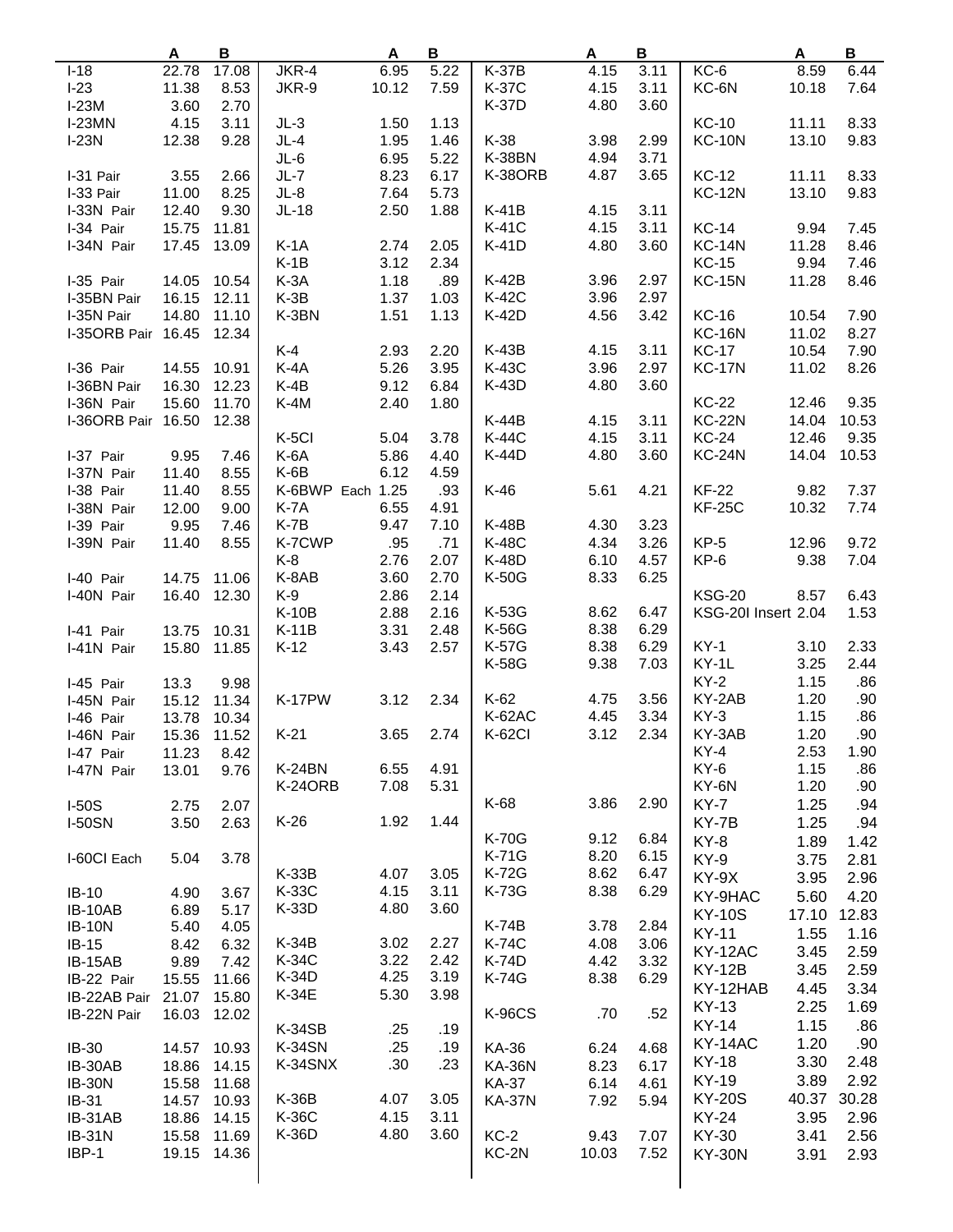|                  | Α           | B           |                    | A     | B     |                   | A     | В     |                     | A           | B     |
|------------------|-------------|-------------|--------------------|-------|-------|-------------------|-------|-------|---------------------|-------------|-------|
| KY-32            | 1.75        | 1.31        | MF-478             | 5.25  | 3.94  | P-60A             | 10.46 | 7.85  | RA-942              | 4.04        | 3.03  |
| <b>KY-33</b>     | 1.75        | 1.31        |                    |       |       | $P-60B$           | 7.94  | 5.96  |                     |             |       |
| KYF-1            | 4.99        | 3.74        | MHN-2              | .75   | .56   | P-60BE            | 5.30  | 3.98  | RS-42 Pair          | 21.20       | 15.90 |
| KYF-2            |             | 3.78        |                    |       |       | P-103             | 3.97  | 2.98  |                     |             |       |
|                  | 5.04        |             | $MS-5$             | 4.30  | 3.23  | P-103N            | 4.32  | 3.24  | S-7E                | 69.08       | 52.34 |
| KYF-2HAB         | 5.75        | 4.31        |                    |       |       | P-105Cl           | 2.90  | 2.18  | $S-8$               | 17.33       | 13.00 |
| KYQ-1            | 114.05      |             | $MS-7$             | 3.72  | 2.79  | P-107             | 4.44  | 3.33  | $S-8K$              | 3.28        | 2.46  |
| KYQ-2            | 375.00      |             |                    |       |       |                   |       |       |                     |             |       |
|                  |             |             | <b>MS-81</b>       | 33.12 | 24.84 | P-107BN           | 5.33  | 4.00  | $S-8/2K$            | 20.61       | 15.46 |
| $L-1B$           | 2.78        | 2.09        |                    |       |       | P-107N            | 4.51  | 3.38  | $S-9$               | 17.33       | 13.00 |
| $L-1AB$          | 3.41        | 2.56        | MSJ-1              | 6.75  | 5.06  | P-112             | 7.22  | 5.42  | $S-9K$              | 3.28        | 2.46  |
| $L-2$            | 4.37        | 3.28        | MSJ-1B             | 6.75  | 5.06  | P-114             | 7.34  | 5.51  | $S-9/2K$            | 20.61       | 15.46 |
| $L-3B$           | 3.72        | 2.79        | MSJ-1G             | 6.75  | 5.06  | P-114N            | 8.16  | 6.12  | $S-10$              | 7.78        | 5.84  |
| $L - 4$          | 18.55       | 13.91       |                    |       |       | P-123             | 10.69 | 8.02  | $S-11$              | 17.33       | 13.00 |
|                  |             |             | $ND-2$             | 8.11  | 6.08  | P-123BN           | 11.73 | 8.79  | $S-11K$             | 3.28        | 2.46  |
| $L-4K$           | 3.05        | 2.29        |                    |       |       | P-123N            | 11.07 | 8.30  | $S-12$              | 17.33       | 13.00 |
| $L-5$            | 7.18        | 5.38        | $O-2$              | 1.51  | 1.13  | P-124             | 11.28 | 8.46  | S-12/2K             | 20.61       | 15.46 |
| $L-20L$          | 4.66        | 3.50        | $O-3$              | 1.90  | 1.43  | P-124N            | 10.13 | 7.60  | S-12K               | 3.28        | 2.46  |
| $L-20R$          | 4.66        | 3.50        | $O-4$              | 4.75  | 3.56  | <b>P-127PW</b>    | 6.00  | 4.50  |                     |             |       |
| $L-40L$          | 5.76        | 4.32        | $O-9$              | 1.20  | .90   |                   |       |       | $S-15$              | 4.54        | 3.41  |
| $L-40R$          | 5.76        | 4.32        | $O-10$             | 1.36  | 1.02  | P-130B            | 2.98  | 2.24  | S-15S               | 5.04        | 3.78  |
|                  |             |             | $O-11$             | 1.49  | 1.12  | <b>P-130N</b>     | 3.98  | 2.99  | $S-16$              | 3.00        | 2.40  |
| $L-48R$          |             | 30.91 23.18 | $O-12$             | 2.28  | 1.71  | P-142             | 15.11 | 11.33 | S-19R               | 20.58       | 15.44 |
| L-48RORB         |             | 36.96 27.72 | $O-13$             | 1.85  | 1.39  | P-148             | 8.95  | 6.71  | S-20L               | 20.58       | 15.44 |
|                  |             |             |                    |       |       | <b>P-148BN</b>    | 11.21 | 8.41  | <b>S-20R</b>        | 20.58       | 15.44 |
| L-48RAB          |             | 39.79 29.84 | $O-15$             | 1.32  | .99   | P-148N            | 8.77  | 6.57  | $S-30$              | 12.25       | 9.19  |
| $L-49E$          |             | 55.80 41.85 | $O-16$             | 1.73  | 1.30  |                   |       |       |                     |             |       |
| L-49EORB         |             | 66.64 49.98 | $O-17$             | 3.34  | 2.51  | <b>P-148ORB</b>   | 10.47 | 7.85  | S-30/2K             | 15.50       | 11.63 |
|                  |             |             |                    |       |       | P-425             | 14.41 | 10.80 | S-30K               | 3.25        | 2.44  |
|                  |             |             | O-19 Pair          | 6.19  | 4.64  |                   |       |       |                     |             |       |
| LB-45            | 17.00       | 12.75       | O-20 Pair          | 12.22 | 9.17  | PC-1 2 Oz.        | 14.69 | 11.02 | $S-116$             | 1.89        | 1.42  |
|                  |             |             | O-24 Each          | 4.47  | 3.35  | PC-2 1 Oz.        | 8.39  | 6.29  | S-118               | .95         | .71   |
| LDS-8            | 5.90        | 4.43        |                    |       |       | PC-5 4 Oz.        | 11.54 | 8.66  | S-119               | .95         | .71   |
| LH-500           | 19.15       | 14.36       | OC-27 Pkg. 4       | 1.60  | 1.20  | PC-6 4 Oz.        | 26.99 | 20.24 | $S-121$             | 1.47        | 1.10  |
| <b>LH-500ORB</b> | 21.90       | 16.43       | OS-33 Pkg. 50      | 2.98  | 2.24  | PC-7 2 Oz.        | 14.69 | 11.02 |                     |             |       |
| LH-501           | 19.87       | 14.90       | OS-34 Pkg. 50 4.66 |       | 3.49  | PC-16 1 Oz.       | 4.99  | 3.74  | S-314 Per Ft.       | 9.60        | 7.20  |
| <b>LH-501ORB</b> | 23.25       | 17.44       | OS-35 Pkg. 50      | 9.64  | 7.23  | PC-29 8 Oz.       | 12.59 | 9.44  | S-316 Per Ft. 10.48 |             | 7.86  |
|                  |             |             |                    |       |       | PC-33 2 Oz.       | 15.49 | 11.62 |                     |             |       |
| LM-73LN          | 89.00       | 66.75       | $P-1$              | 4.94  | 3.71  | PC-38 8 Oz.       | 16.49 | 12.37 | S-318 Per Ft. 12.10 |             | 9.07  |
|                  |             |             | P-1AB              | 6.67  | 5.00  | PC-39 8 Oz. 16.49 |       | 12.37 | S-324 Per Ft. 16.13 |             | 12.10 |
| LRT-4            |             | 17.64 13.23 | $P-1M$             | 4.10  | 3.07  | PC-50 5 Oz.       | 10.46 | 7.85  |                     |             |       |
| LRT-6            |             | 15.38 11.54 |                    |       |       | PC-715 2 Oz. 6.99 |       | 5.24  | S-408 Per Ft.       | .35         | .26   |
|                  |             |             | P-2AB              | 9.36  | 7.02  |                   |       |       | S-409 Per Ft.       | .35         | .26   |
| LW-50            | 14.50 10.88 |             | $P-3$              | 5.52  | 4.14  | <b>PK-10</b>      | .98   | .74   |                     |             |       |
| <b>LW-50N</b>    | 14.50       | 10.88       | $P-11$             | 5.74  | 4.31  | <b>PK-11</b>      | 1.03  | .77   | S-505 25 Ft.        | 2.90        | 2.18  |
|                  |             | 30.00 22.50 | <b>P-11AB</b>      | 7.97  | 5.98  | <b>PK-12</b>      | 1.25  | .94   | S-50500 500 Ft.     |             | 36.00 |
| LW-207           |             |             | P-21A              | 6.41  | 4.81  | <b>PK-13</b>      | 1.37  | 1.03  |                     |             |       |
|                  |             |             | P-21AAB            | 9.58  | 7.18  | PK-14             | 1.18  | .88   | S-701 1000 Ft.      |             | 32.55 |
| M-1 Pair         | .60         | .45         | P-21C              | 7.39  | 5.54  |                   |       |       | S-702 1000 Ft.      |             | 35.38 |
| M-1AB Pair       | .66         | .49         |                    |       |       | PM-201            | 3.67  | 2.75  | S-703 1000 Ft.      |             | 43.88 |
| M-1B Pair        | 2.21        | 1.66        | P-21CAB            | 10.18 | 7.64  |                   |       |       | S-704 1000 Ft.      |             | 48.13 |
| M-2 PAIR         | .94         | .71         | P-21H              | 5.62  | 4.21  | PM-202            | 3.07  | 2.30  | S-705 1000 Ft.      |             | 60.65 |
|                  |             |             | P-21HAB            | 8.16  | 6.12  | PM-203            | 2.78  | 2.09  | S-707 1000 Ft.      |             | 74.83 |
| M-3              | 4.85        | 3.64        | $P-22$             | 7.00  | 5.25  | PM-221            | 3.91  | 2.93  |                     |             |       |
| $M-3Q$           | 14.75       | 11.06       | $P-26$             | 4.73  | 3.55  | <b>PM-222</b>     | 3.43  | 2.57  | S-770               | 12.15       | 9.11  |
| M-3NA            | 6.25        | 4.69        | P-26AB             | 7.44  | 5.58  | PM-223            | 3.17  | 2.38  |                     |             |       |
| $M-3T$           | 4.75        | 3.56        |                    |       |       | PM-502            | 3.70  | 2.78  | S-810 Pkg. 25 8.37  |             | 6.27  |
| M-3TQ            | 17.50       | 13.13       | $P-27$             | 5.95  | 4.46  | PM-503            | 3.82  | 2.87  | S-840               | 23.00       | 17.25 |
|                  |             |             | $P-27AB$           | 7.56  | 5.67  |                   |       |       | S-850               | 3.95        | 2.96  |
| M-4K             | 3.95        | 2.96        | $P-28$             | 7.27  | 5.45  | PS-6              | 4.68  | 3.51  | S-1042 Pkg. 50 3.25 |             | 2.44  |
|                  |             |             | $P-29$             | 8.08  | 6.06  | <b>PS-18</b>      | 4.61  | 3.46  | Box of 1000         | 28.00 21.00 |       |
| $M-5B$           | 11.11       | 8.33        | $P-30$             | 4.99  | 3.74  |                   |       |       | S-1050 Pkg. 50 3.25 |             | 2.44  |
|                  |             |             | $P-31$             | 6.33  | 4.75  | PSP-1             | 21.55 | 16.16 | <b>Box of 1000</b>  | 28.00 21.00 |       |
| M-108            | 8.43        | 6.25        | P-34               | 7.99  | 5.99  | PST-7             | 3.75  | 2.82  | S-1090 Pkg. 50 3.25 |             | 2.44  |
| MDC-1 Set        | 13.00       | 9.75        | P-34AB             | 10.92 | 8.19  | PST-8             | 6.10  | 4.58  | Box of 1000         | 28.00 21.00 |       |
|                  |             |             | $P-40$             | 14.21 | 10.66 | <b>PST-10</b>     | 6.10  | 4.58  |                     |             |       |
|                  |             |             |                    |       |       | <b>PST-11</b>     | 6.10  | 4.58  |                     |             |       |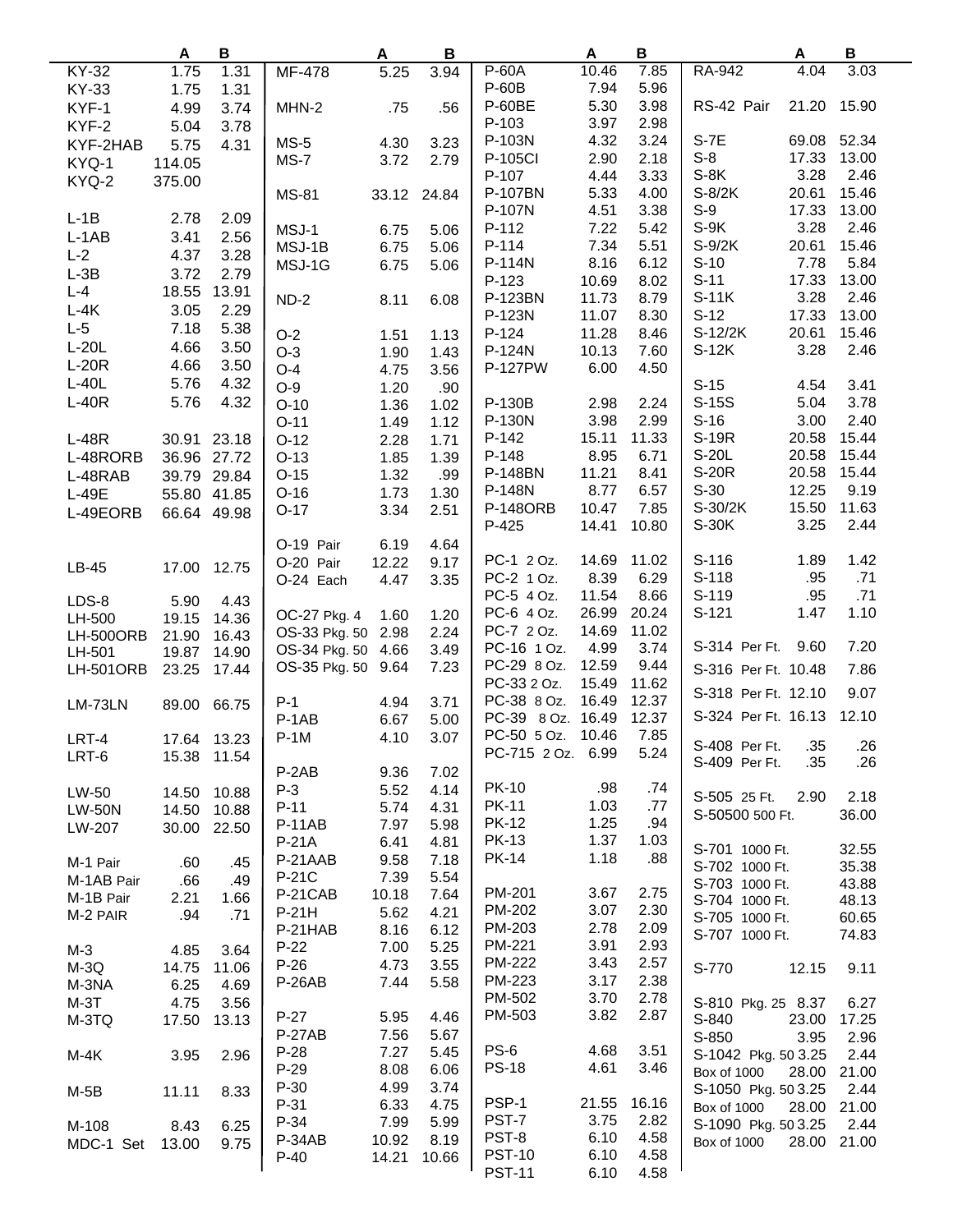|                     | <u>A</u>      | $\overline{B}$ |                | <u>A</u> | $\mathbf{B}$ |                     | $\overline{\mathbf{A}}$ | $\mathbf{B}$ |                    | A     | $\overline{B}$ |
|---------------------|---------------|----------------|----------------|----------|--------------|---------------------|-------------------------|--------------|--------------------|-------|----------------|
| S-3012              | 23.52         | 17.64          | <b>TKC-26</b>  | 1.70     | 1.28         | <b>TKH-91</b>       | 10.63                   | 7.97         | TKT-8 4 Oz.        | 14.59 | 10.94          |
| S-3018              | 26.78         | 20.09          | TKC-26AB       | 1.70     | 1.28         | <b>TKH-92</b>       | 10.63                   | 7.97         | TKT-9 4 Oz.        | 14.59 | 10.94          |
| S-3022              | 23.52         | 17.64          | <b>TKC-26N</b> | 1.70     | 1.28         | <b>TKH-93</b>       | 13.12                   | 9.84         | TKT-9S 4 Oz. 11.67 |       | 8.75           |
| S-3024              | 23.52         | 17.64          | <b>TKC-28</b>  | 5.75     | 4.31         | <b>TKH-94</b>       | 13.12                   | 9.84         | TKT-10 4 Oz. 14.59 |       | 10.94          |
|                     |               |                |                |          |              |                     |                         |              |                    |       |                |
| S-3040              | 23.52         | 17.64          | TKC-28HAB      | 7.25     | 5.44         | <b>TKH-95</b>       | 13.12                   | 9.84         |                    |       |                |
| S-3070              | 23.52         | 17.64          | <b>TKC-30</b>  | 1.19     | .89          | <b>TKH-96</b>       | 13.12                   | 9.84         | <b>TKW-10</b>      | 1.30  | .98            |
| S-3080              | 23.52         | 17.64          | <b>TKC-31</b>  | .62      | .46          | <b>TKH-97</b>       | 10.63                   | 7.97         | <b>TKW-20</b>      | 1.30  | .98            |
| S-3300              | 31.80         | 23.85          | <b>TKC-32</b>  | .79      | .59          | <b>TKH-98</b>       | 10.63                   | 7.97         | <b>TKW-30</b>      | 1.85  | 1.39           |
|                     |               |                | <b>TKC-32N</b> | .84      | .63          |                     |                         |              | <b>TKW-40</b>      | 1.85  | 1.39           |
| SBS-2W              | .85           | .64            | <b>TKC-32S</b> | 1.04     | .78          | TKL-1               | 12.85                   | 9.64         | <b>TKW-50</b>      | 1.84  | 1.38           |
| SBB-2W              | 1.76          | 1.32           | TKC-32AB       | 1.04     | .78          | TKL-1AB             | 13.92                   | 10.44        | <b>TKW-60</b>      | 1.95  | 1.46           |
|                     |               |                | TKC-34N        | 2.36     |              | TKL-1BLK            | 12.96                   |              | <b>TKW-70</b>      | 1.29  | .97            |
|                     |               |                |                |          | 1.77         |                     |                         | 9.72         |                    |       |                |
| SCD-7 Set           | 15.52         | 11.64          | <b>TKC-35</b>  | 2.25     | 1.69         | TKL-1N              | 12.96                   | 9.72         | <b>TKW-80</b>      | 1.30  | .98            |
| <b>SCD-50</b>       | 9.40          | 7.05           | <b>TKC-36N</b> | 2.25     | 1.69         | TKL-3               | 12.85                   | 9.64         | <b>TKW-90</b>      | 11.40 | 8.55           |
| SCD-60              | 9.40          | 7.05           | <b>TKC-37</b>  | 2.93     | 2.20         | TKL-3AB             | 11.28                   | 8.46         |                    |       |                |
|                     |               |                | TKC-37AB       | 2.62     | 1.97         | TKL-3BLK            | 13.30                   | 9.97         | $TL-2$             | .50   | .38            |
| SDC-1 Set           | 18.95         | 14.22          | <b>TKC-37N</b> | 2.93     | 2.20         | TKL-3N              | 13.30                   | 9.97         | TL-2D Dozen        | 3.86  | 2.90           |
| SDC-2 Set           | 18.50         | 13.88          | <b>TKC-38</b>  | 2.60     | 1.95         | <b>TKL-43</b>       | 37.50                   | 28.13        | TL-8               | 2.75  | 2.07           |
|                     |               |                | <b>TKC-39</b>  | 4.05     | 3.04         |                     |                         |              |                    |       |                |
| SGS                 | 4.13          | 3.10           |                |          |              |                     |                         |              |                    | 3.01  | 2.25           |
|                     |               |                | TKC-39HAB      | 5.55     | 4.16         | TKN-1 4 Oz.         | 14.59                   | 10.94        | TP-10 Dozen        |       |                |
|                     |               |                |                |          |              | TKN-1S 4 Oz. 11.37  |                         | 8.53         |                    |       |                |
| SJD-6               | 4.25          | 3.19           | <b>TKD-31</b>  | 14.68    | 11.01        | TKN-2 4 Oz.         | 14.59                   | 10.94        | TRK-1              | 89.50 | 67.12          |
| $SJL-3$             | 6.95          | 5.22           | TKD-31AB       | 12.70    | 9.52         | TKN-2S 4 Oz. 11.37  |                         | 8.53         | (Brass)            |       |                |
|                     |               |                | <b>TKD-32</b>  | 26.68    | 20.01        | TKN-4 4 Oz.         | 14.59                   | 10.94        | TRK-1AB            |       | 87.62 65.72    |
| <b>SKB</b>          | 3.70          | 2.77           | <b>TKD-33</b>  | 3.79     | 2.84         |                     |                         |              | (Antique Brass)    |       |                |
| <b>SKS</b>          | 3.70          | 2.78           | TKD-33AB       | 4.78     | 3.59         | <b>TKN-5 Pkg.50</b> | 3.25                    | 2.44         | TRK-1N             |       | 87.62 65.72    |
|                     |               |                |                |          |              | Box of 1000         | 28.00                   | 21.00        | (Nickel)           |       |                |
| SP-2                | .65           | .48            | <b>TKD-33N</b> | 3.77     | 2.83         |                     |                         |              | TW-3 Foot          | .85   | .64            |
|                     |               |                | <b>TKD-34</b>  | 3.50     | 2.63         | <b>TKN-6 Pkg.50</b> | 3.25                    | 2.44         |                    |       |                |
|                     |               |                | TKD-34N        | 3.17     | 2.38         | Box of 1000         | 28.00                   | 21.00        | $W-2$              | 1.35  | 1.02           |
| SSB-1 Pair          | 16.25         | 12.91          | <b>TKD-50</b>  | 6.99     | 5.25         | <b>TKN-7 Pkg.50</b> | 3.25                    | 2.44         | $W-3$              | 1.51  | 1.13           |
| SSB-3 Pair          | 17.95         | 13.46          |                |          |              | <b>Box of 1000</b>  | 28.00                   | 21.00        |                    |       |                |
|                     |               |                | <b>TKH-10</b>  | 10.39    | 7.79         | <b>TKN-8 Pkg.50</b> | 3.25                    | 2.44         | $W-4$              | 4.75  | 3.56           |
| $TB-5$              | 15.39         | 11.54          | <b>TKH-12</b>  | 16.22    | 12.17        | <b>Box of 1000</b>  | 28.00                   | 21.00        | $W-10$             | 2.47  | 1.85           |
| <b>TB-14</b>        | 6.06          | 4.55           |                |          |              |                     |                         |              | $W-11$             | 2.77  | 2.08           |
| <b>TB-15</b>        | 7.10          | 5.32           |                |          |              | TKN-12 Dozen 2.99   |                         | 2.24         | $W-12$             | 3.05  | 2.29           |
|                     |               |                | <b>TKH-45</b>  | 3.31     | 2.48         |                     |                         |              | <b>W-12TH</b>      | 7.21  | 5.41           |
|                     |               |                | TKH-45HAB      | 4.85     | 3.64         | <b>TKO-40</b>       | .50                     | .38          | $W-13$             | 3.05  | 2.29           |
| TBS-20 Pair         | 82.02         | 61.52          | <b>TKH-63</b>  | 1.70     | 1.28         |                     |                         |              | $W-18$             | 5.90  | 4.43           |
| <b>TBS-26</b>       |               | 32.96 24.72    | TKH-63AB       | 1.99     | 1.49         |                     |                         |              |                    |       |                |
| <b>TBS-36</b>       | 135.58 101.69 |                | <b>TKH-63N</b> | 1.69     | 1.27         | TKR-12 Pkg.50 3.85  |                         | 2.89         | <b>WF-100</b>      |       |                |
|                     |               |                |                |          |              | TKR-14 Pkg.50 4.25  |                         | 3.19         |                    | 6.79  | 5.09           |
| TCS-1               | 2.25          | 1.69           |                |          |              | TKR-15 Pkg.50 7.40  |                         | 5.55         | <b>WF-101</b>      | 6.94  | 5.21           |
| TCS-2               | 1.75          | 1.31           | <b>TKH-66</b>  | 9.94     | 7.46         | <b>TKR-17</b>       | 13.15                   | 9.86         | <b>WF-102</b>      | 6.94  | 5.21           |
|                     |               |                | <b>TKH-67</b>  | 10.15    | 7.61         | <b>TKR-19</b>       | 7.87                    | 5.84         | WF-103             | 6.94  | 5.21           |
| TF-4                | .45           | .34            |                |          |              | <b>TKR-30</b>       | 7.47                    | 5.60         | <b>WF-104</b>      | 5.16  | 3.87           |
|                     |               |                | <b>TKH-72</b>  | 2.02     | 1.52         |                     |                         |              |                    |       |                |
| TF-4/12             | 3.75          | 2.81           | TKH-72AB       | 2.24     | 1.68         | <b>TKS-11</b>       | 1.08                    | .81          | WK-8               | .75   | .56            |
|                     |               |                | <b>TKH-72N</b> | 2.28     | 1.71         | <b>TKS-13</b>       | .90                     | .68          | <b>WK-20</b>       | 2.25  | 1.69           |
| TG-1 8 Oz.          | 5.89          | 4.42           | <b>TKH-73</b>  | 2.45     | 1.84         |                     |                         |              | <b>WK-24</b>       | 2.25  | 1.69           |
| TG-1Q 320z 15.87    |               | 11.90          | TKH-73AB       | 2.43     | 1.82         | <b>TKS-13N</b>      | .90                     | .68          |                    |       |                |
|                     |               |                | <b>TKH-73N</b> | 1.95     | 1.46         |                     |                         |              |                    |       |                |
| TKB-114 per ft 1.00 |               | .75            |                |          |              | <b>TKS-31</b>       | 5.00                    | 3.75         | <b>WS-21B</b>      | 4.02  | 3.02           |
| TKB-34 per ft       | 1.00          | .75            | <b>TKH-74</b>  | 1.62     | 1.21         | <b>TKS-32</b>       | 5.00                    | 3.75         | WS-21LB            | 4.32  | 3.24           |
|                     |               |                |                |          |              | <b>TKS-33</b>       | 6.31                    | 4.73         | WS-70AB            | 21.21 | 15.90          |
| <b>TKC-19</b>       | .99           | .74            | <b>TKH-75</b>  | 1.25     | .94          | <b>TKS-34</b>       | 6.10                    | 4.58         | WS-70LB            | 18.64 | 13.98          |
|                     |               |                | <b>TKH-75N</b> | .93      | .69          | <b>TKS-35</b>       | 6.53                    | 4.90         | <b>WS-70N</b>      | 19.06 | 14.30          |
| TKC-19AB            | 1.01          | .78            |                |          |              |                     |                         |              | <b>WS-79</b>       | 27.89 | 20.92          |
| <b>TKC-19N</b>      | .99           | .74            | <b>TKH-76</b>  | 1.08     | .81          |                     |                         |              | WS-79ORB           | 31.11 | 23.33          |
| <b>TKC-20</b>       | .87           | .65            | <b>TKH-76N</b> | 1.08     | .81          | <b>TKS-36</b>       | 5.59                    | 4.19         | <b>WS-81B</b>      | 12.73 | 9.55           |
| <b>TKC-20N</b>      | .95           | .71            |                |          |              | <b>TKS-37</b>       | 3.15                    | 2.36         |                    |       |                |
|                     |               |                |                |          |              | <b>TKS-37N</b>      | 3.72                    | 2.79         | <b>WS-90</b>       | 8.76  | 6.57           |
| <b>TKC-22</b>       | 4.62          | 3.47           | TKH-78AB       | 2.10     | 1.58         | <b>TKS-51</b>       | 24.60                   | 18.45        | <b>WS-90N</b>      | 8.91  | 6.68           |
| TKC-22HAB           | 6.12          | 4.59           | TKH-78AS       | 2.50     | 1.88         | <b>TKS-52</b>       | 24.60                   | 18.45        | WS-90ORB           | 10.32 | 7.74           |
| <b>TKC-23</b>       | 5.36          | 4.02           | <b>TKH-78N</b> | 2.10     | 1.58         | TKS-61 Each 21.97   |                         | 16.48        |                    |       |                |
| TKC-23HAB           | 6.86          | 5.15           | <b>TKH-78S</b> | 1.85     | 1.39         | TKS-62 Each 22.00   |                         | 16.50        | WT-3BN             | 21.67 | 16.25          |
|                     |               |                | <b>TKH-79</b>  | 1.50     | 1.13         |                     |                         |              | WT-3LB             |       | 19.82 14.87    |
| <b>TKC-24</b>       | 6.26          | 4.70           | TKH-80N        | 10.19    | 7.64         |                     |                         |              | WT-3ORB            |       | 20.33 15.25    |
| TKC-24HAB           | 7.76          | 5.82           |                |          |              |                     |                         |              |                    |       |                |
|                     |               |                |                |          |              |                     |                         |              |                    |       |                |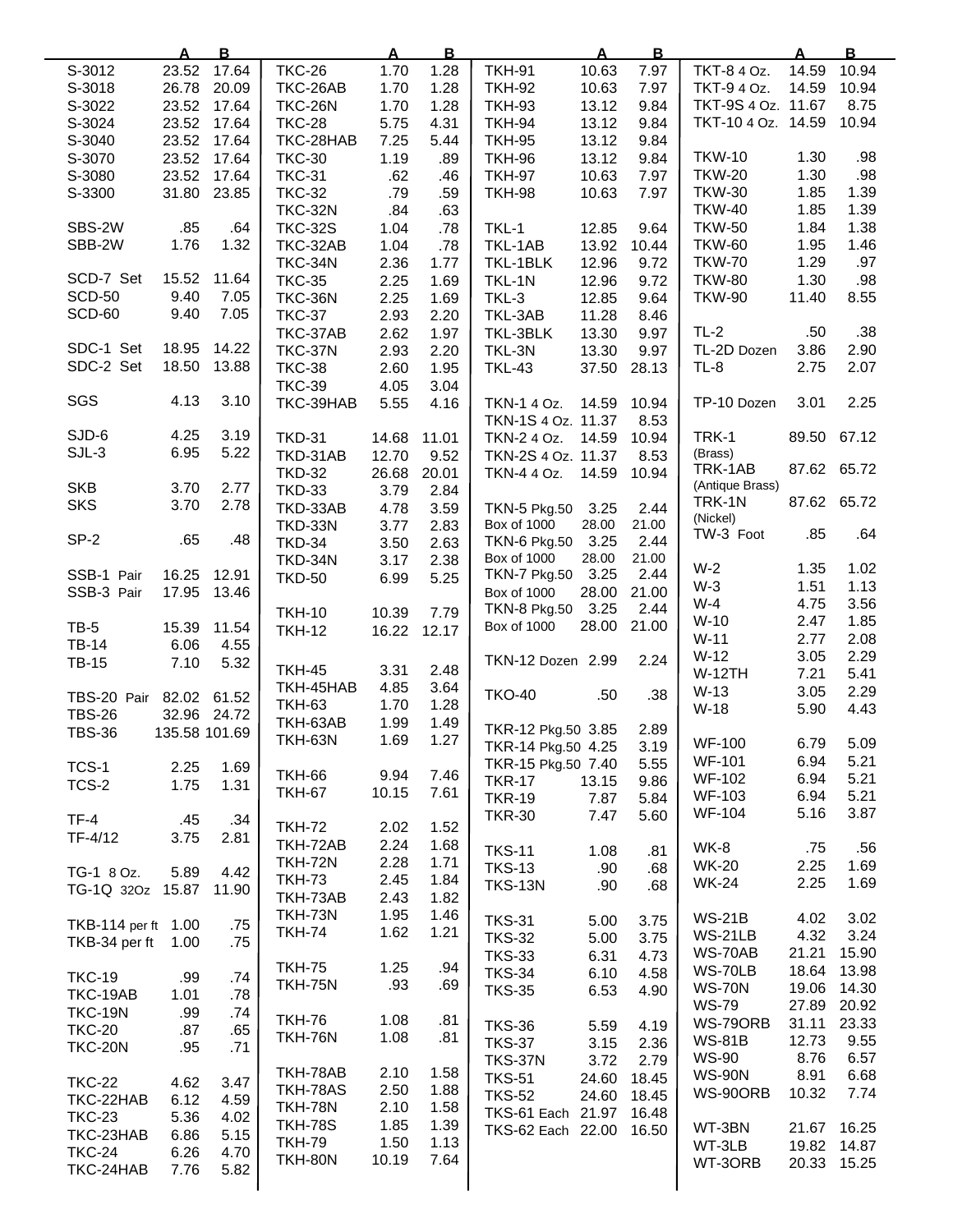### **SLOTTED WOOD SCREWS**

|                    | Pkg. | Pkg.  |                 | Pkg.                  | Pkg.  |                  |                    |            |
|--------------------|------|-------|-----------------|-----------------------|-------|------------------|--------------------|------------|
|                    | 25   | 100   |                 | 25                    | 100   |                  | Pkg.               | Pkg.       |
| <b>Solid Brass</b> |      |       |                 | <b>Nickel Plated</b>  |       |                  | 25                 | 100        |
| <b>SC-B212F</b>    | 1.50 | 6.00  | <b>SC-N412R</b> | 3.75                  | 15.00 |                  | <b>Plain Steel</b> |            |
| <b>SC-B212R</b>    | 1.25 | 5.00  | <b>SC-N558O</b> | 1.25                  | 5.00  | <b>SC-S412R</b>  | 3.25               | 13.00      |
| <b>SC-B338R</b>    | 1.50 | 6.00  | <b>SC-N558R</b> | 1.25                  | 5.00  | <b>SC-S634F</b>  | 2.25               | 9.00       |
| <b>SC-B312F</b>    | 1.25 | 5.00  | SC-N634F        | 3.00                  | 12.00 | <b>SC-S658R</b>  | 1.50               | 6.00       |
| <b>SC-B312R</b>    | 1.25 | 5.00  | <b>SC-N658O</b> | 1.50                  | 6.00  | SC-S81F          |                    | 3.88 15.52 |
| <b>SC-B358R</b>    | 1.25 | 5.00  | <b>SC-N658R</b> | 3.00                  | 12.00 | <b>SC-S8112R</b> | 2.50               | 10.00      |
| <b>SC-B412F</b>    | 1.50 | 6.00  | SC-N834R        | 3.75                  | 15.00 | <b>SC-S834R</b>  | 3.75               | 15.00      |
| SC-B412O           | 2.25 | 9.00  | <b>SC-N858F</b> | 4.00                  | 16.00 | <b>SC-S858F</b>  | 2.54               | 10.16      |
| <b>SC-B458O</b>    | 2.00 | 8.00  | SC-N8114O       | 7.25                  | 29.00 | <b>SC-S8114F</b> | 3.86               | 15.44      |
| <b>SC-B512F</b>    | 1.75 | 7.00  |                 |                       |       | SC-S8114O        |                    | 7.98 31.92 |
| <b>SC-B558F</b>    | 2.00 | 8.00  |                 |                       |       | SC-S8112F        | 5.00               | 20.00      |
| <b>SC-B558O</b>    | 2.25 | 9.00  |                 | Pkg.                  | Pkg.  | <b>SC-S1058F</b> | 4.75               | 19.00      |
| <b>SC-B658F</b>    | 3.50 | 14.00 |                 | 25                    | 100   | <b>SC-S101R</b>  | 3.50               | 14.00      |
| SC-B658O           | 2.25 | 9.00  |                 | <b>Antique Brass</b>  |       | <b>SC-S102F</b>  | 5.00               | 20.00      |
| <b>SC-B658R</b>    | 2.25 | 9.00  | SC-AB658R       | 2.00                  | 8.00  | SC-S10112F       | 4.25               | 17.00      |
| <b>SC-B858F</b>    | 2.25 | 9.00  |                 | <b>Antique Copper</b> |       | SC-S10114F       | 5.00               | 20.00      |
| SC-B81F            | 6.25 | 25.00 | SC-AC658R       | 2.00                  | 8.00  | SC-S10212F       | 8.00               | 32.00      |
| SC-B8114O          | 4.50 | 18.00 |                 |                       |       | SC-S12134F       | 5.11               | 20.44      |
|                    |      |       |                 |                       |       |                  |                    |            |

### **QUANTITY DISCOUNT PRICE LIST**

(Prices Subject To Change Without Notice)

| <b>RINGED SPICE JARS</b>                   |           | <b>COAT HOOKS</b>                    |           |
|--------------------------------------------|-----------|--------------------------------------|-----------|
| 24 or More Per Color                       |           | A-23 Coat Hooks 20 or More 3.25 Each |           |
| <b>MSJ-1 Mission Clear</b>                 | 3.80 Each |                                      |           |
| <b>MSJ-1B Mission Blue</b>                 | 3.95 Each | <b>TRUNK HANDLES</b>                 |           |
| <b>MSJ-1G Mission Green</b>                | 3.95 Each | 100 or More Per Item                 |           |
|                                            |           | <b>TKH-91</b>                        | 5.85 Each |
| <b>WOOD CASTERS</b>                        |           | <b>TKH-92</b>                        | 5.85 Each |
| C-4 25 Sets of 4-                          | 131.25    | <b>TKH-93</b>                        | 6.85 Each |
| <b>INSERTS NOT INCLUDED</b> (5.25 per Set) |           | <b>TKH-94</b>                        | 6.85 Each |
|                                            |           | <b>TKH-95</b>                        | 6.85 Each |
| $C-4B$ 10 Sets of 4                        | 68.00     | <b>TKH-96</b>                        | 6.85 Each |
| <b>INSERTS NOT INCLUDED</b> (6.80 per Set) |           | <b>TKH-97</b>                        | 5.85 Each |
|                                            |           | <b>TKH-98</b>                        | 5.85 Each |
| <b>ZAP KICKER</b>                          |           |                                      |           |
| 12 Pack                                    |           | <b>FURNITURE GLIDES Box of 1000</b>  |           |
| PC-50 5 Oz. Kicker                         | 6.92 Each | GL-10M 5/8" Diameter                 | 37.50 Box |
|                                            |           | GL-20M 3/4" Diameter                 | 37.50 Box |
| <b>HOOSIER CABINET BOOK</b>                |           | GL-30M 7/8" Diameter                 | 42.50 Box |
| 27 or More                                 | 8.75 Each |                                      |           |

#### **SPECIAL SHIPPING CHARGES**

**If your order is subject to additional shipping charges, you will be notified of the total shipping charges before the order is shipped.**

**International Orders:** All International orders will be shipped by United States Postal Service unless specified otherwise. International Shipping will include actual shipping cost and insurance fees. The customer will be responsible for all brokerage fees, sales tax, duties and other fees.

**NOTE:** We cannot ship metal polish, furniture polishes, CA Adhesives or other flammable products outside the United States.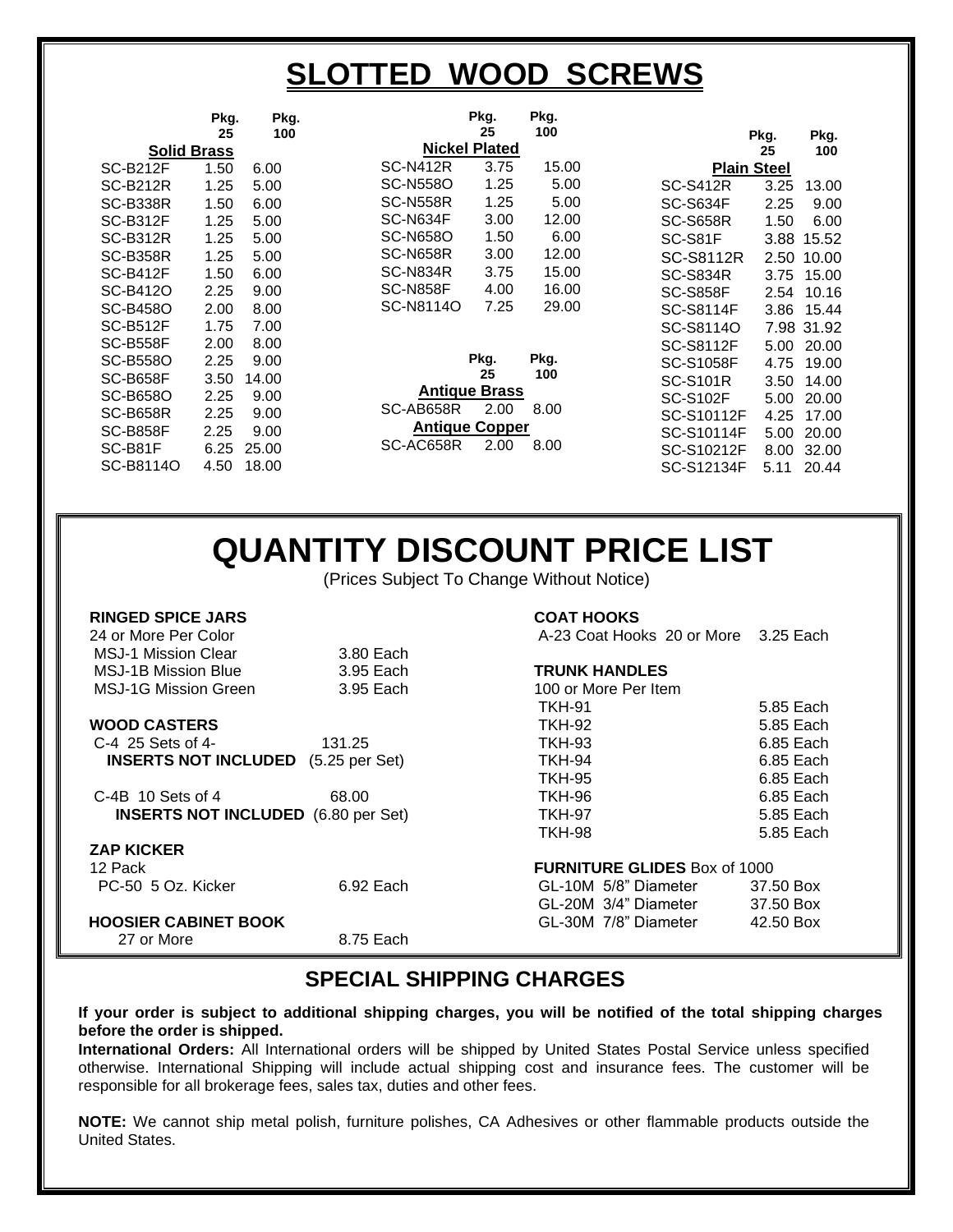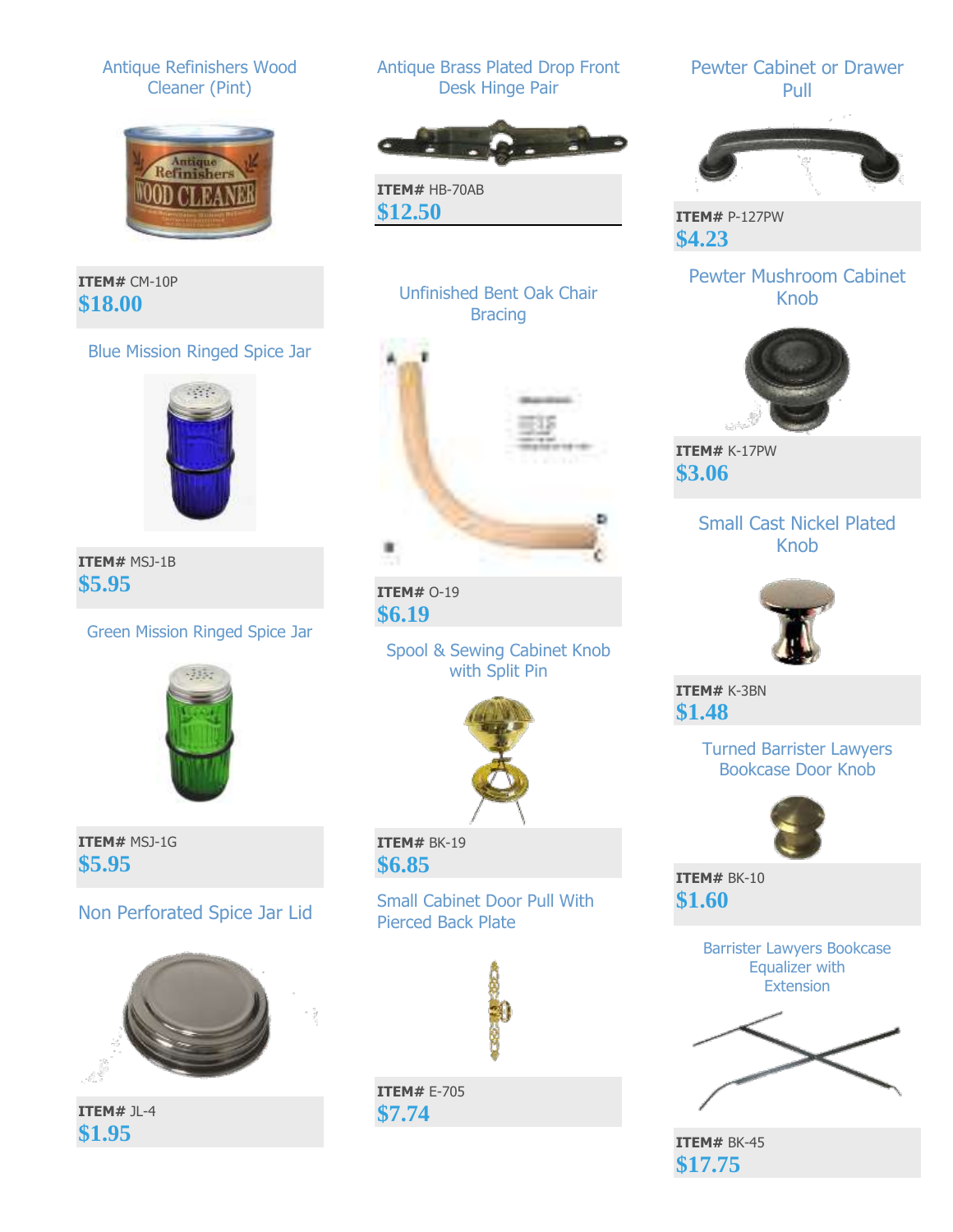#### Fancy Brass China Cabinet Door Pull with Keyhole



**ITEM#** E-18 **\$4.46**

Decorative Round Stamped Brass Keyhole Escutcheon



**ITEM#** E-33 **\$1.87**

> Cast Brass Lacquered Keyhole **Insert**



**ITEM#** E-1E **\$2.25**

Huge Solid Brass Bit and Barrel Skeleton Key



**ITEM#** KY-24 **\$3.95**

Large Brass Half Mortise Chest Lock with Skeleton Key



**ITEM#** S-11 **\$15.45**

> Small Right Brass Half Mortise Lock with Skeleton Keys





**ITEM#** S-19R **\$18.16**

> Small Antique Brass Flush Mount Cabinet Door Lock & Skeleto

> > n Key



**ITEM#** L-1AB **\$3.38**

Small Furniture Key



**ITEM#** KY-18 **\$3.30**

Hand Aged Solid Brass Elegant Skeleton Key



**ITEM#** KYF-2HAB **\$5.75**

> Antique Copper Skeleton Key



**ITEM#** KY-12 **\$3.45 Available in Brass Antique Copper Hand Aged Brass \$4.45**

> Brass Plated Reproduction Skeleton Key



**ITEM#** S-30K **\$3.25**

Fancy Skeleton Key with Old Bronze Finish



**ITEM#** KY-19 **\$3.15**

Antique Brass Medium Trunk **Corner** 



**ITEM#** TKC-32AB **\$1.04**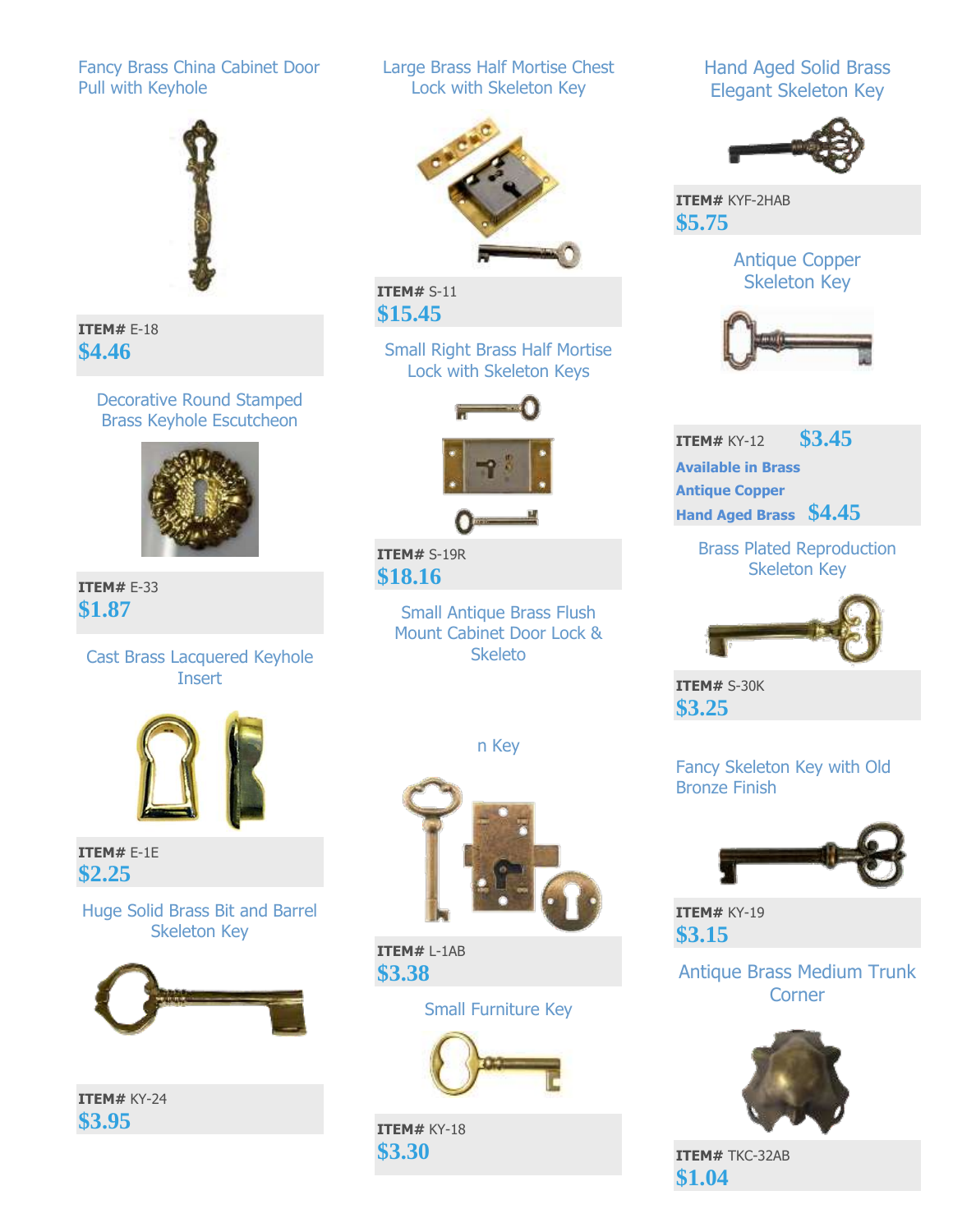#### Star Trunk Handle Loop— Antique Brass, Steel & Nickel



**ITEM#** TKH-78AB **\$2.10**

#### Antique Brass Trunk Stop Hinge



**ITEM#** TKH-63AB **\$1.99**

#### Antique Brass Plated Round Head Screw



**ITEM#** SC-HAB658R **25 each for \$2.00**

> Extra Large Antique Brass Trunk Corner



**ITEM#** TKC-37AB **\$2.59**

Oil Rubbed Bronze Morris Chair Rod

**ITEM#** L-48RORB **\$33.32**

#### Brass Plated Steamer Trunk **Corner**



**ITEM#** TKC-38 **\$2.60**

> 1 1/4" Trunk Dust Banding



**ITEM#** TKB-114 **\$1.00**

#### 3/4" Trunk Dust Banding



**ITEM#** TKB-34 **\$1.00**

Small Fancy Trunk Corner



**ITEM#** TKC-30 **\$1.19**

> Large Antique Brass Trunk Draw Bolt



**ITEM#** TKD-31AB **\$12.70**

#### Extra Large Brass Trunk Corner



**ITEM#** TKC-37 **\$2.45**

#### Extra Large Nickel Trunk Corner



**ITEM#** TKC-37N **\$2.93**

#### Small Nickel Trunk Drawbolt



**ITEM#** TKD-34N **\$3.14**

#### Nickle Plated Trunk Handle



**ITEM#** TKH-80N **\$10.19**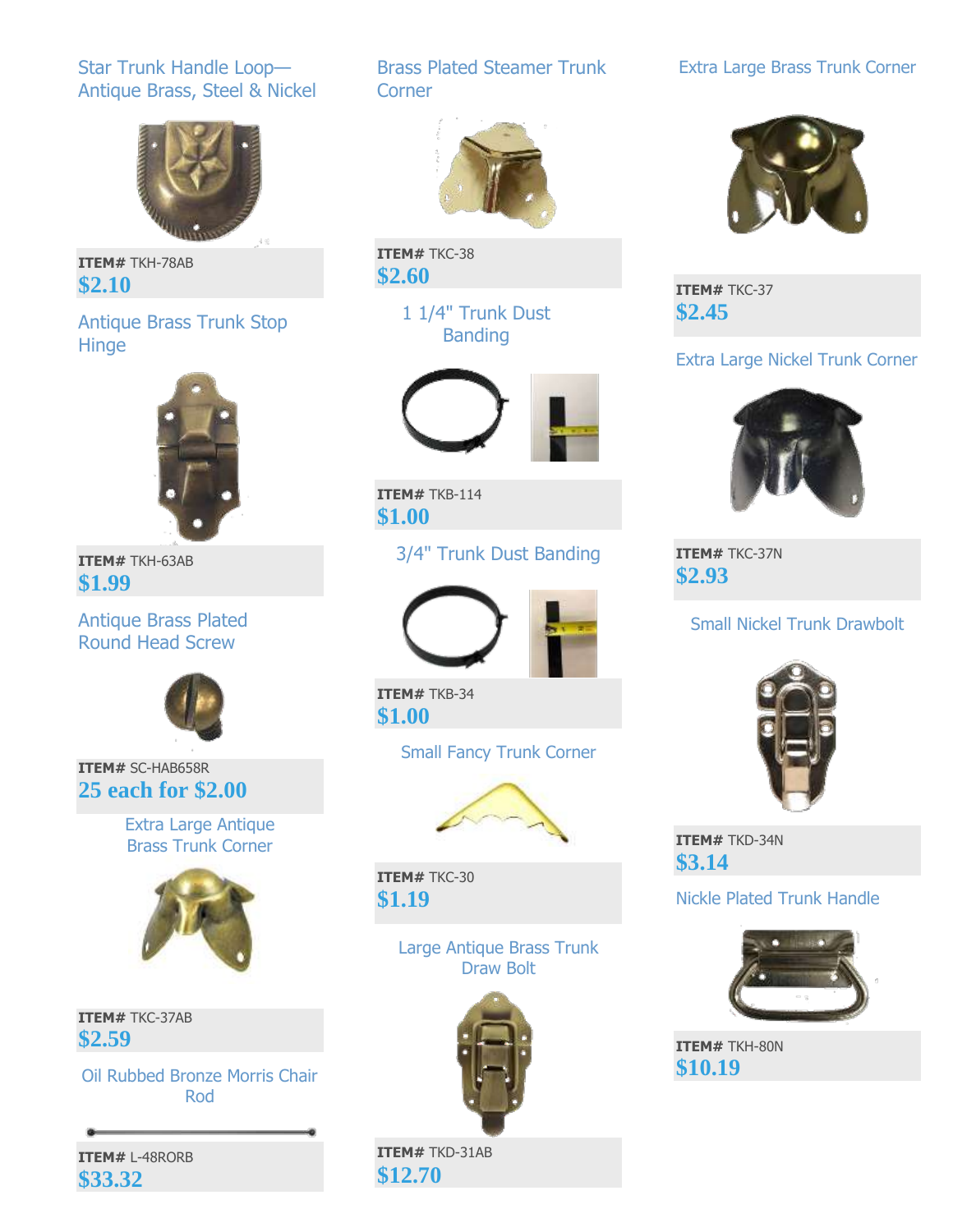#### Decorative Trunk Lid Slat Clamp



**ITEM#** TKW-20 **\$1.30**

Long Decorative Trunk Lid Slat Clamp



**ITEM#** TKW-80 **\$1.30**

> Decorative Trunk Slat Seam Cover



**ITEM#** TKW-10 **\$1.30**

Cast Brass Trunk Lid Lift



**ITEM#** TKH-45 **\$3.31 ITEM#** TKH-45HAB (HAND AGED) **\$4.85**

#### Cast Brass Double Leg Trunk Edge Clamp



**ITEM#** TKC-22 Available Hand Aged **\$4.62**

Cast Brass Triple Leg Trunk Edge Clamp



**ITEM#** TKC-23 Available Hand Aged **\$5.36**

Quadruple Leg Trunk Edge Clamp



**ITEM#** TKC-24 Available Hand Aged **\$6.26**

Drawbolt Extra Large Cast **Brass** 



**ITEM#** TKD-32 **\$26.68**

#### Cast Brass Trunk Knee



**ITEM#** TKC-28 Available in Hand Aged Brass **\$5.75**

#### Cast Brass Camel-back Trunk **Corner**



**ITEM#** TKC-39 Available in Hand Aged Brass **\$4.05**

#### 1 1/4" Brass Plated Trunk Clamp



**ITEM#** TKC-19 **\$0.99**

#### **1 1/4" Antique Brass Plated Trunk Clamp**



**ITEM#** TKC-19AB **\$1.01**

> 1 1/4" Nickel Plated Trunk Clamp



**ITEM#** TKC-19N **\$0.89**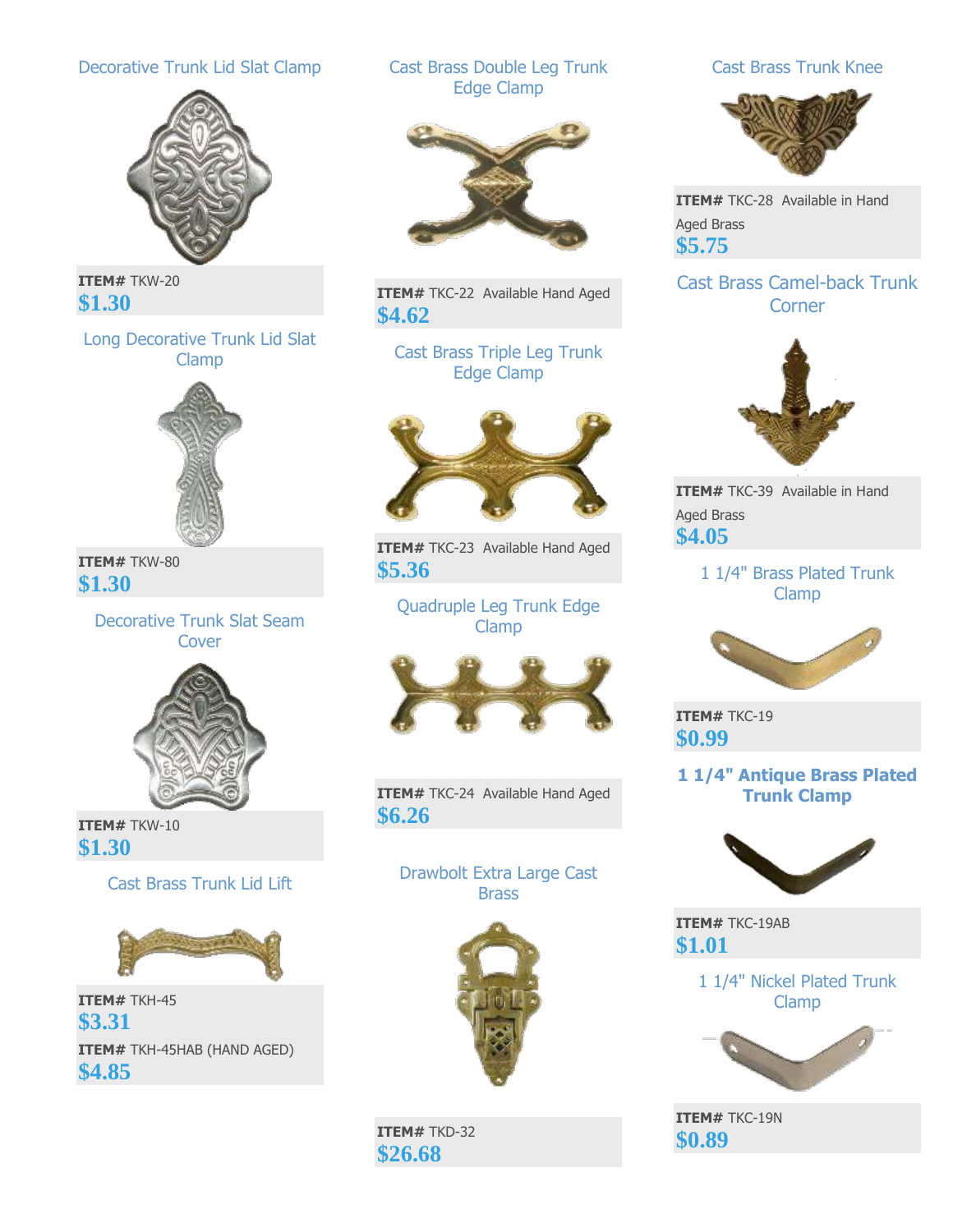

**ITEM#** A-7CI **\$4.99**

**Lacquered Brass \$4.32 Aged Brass \$5.05 Nickel \$4.47**

**Oil Rubbed Bronze \$5.05**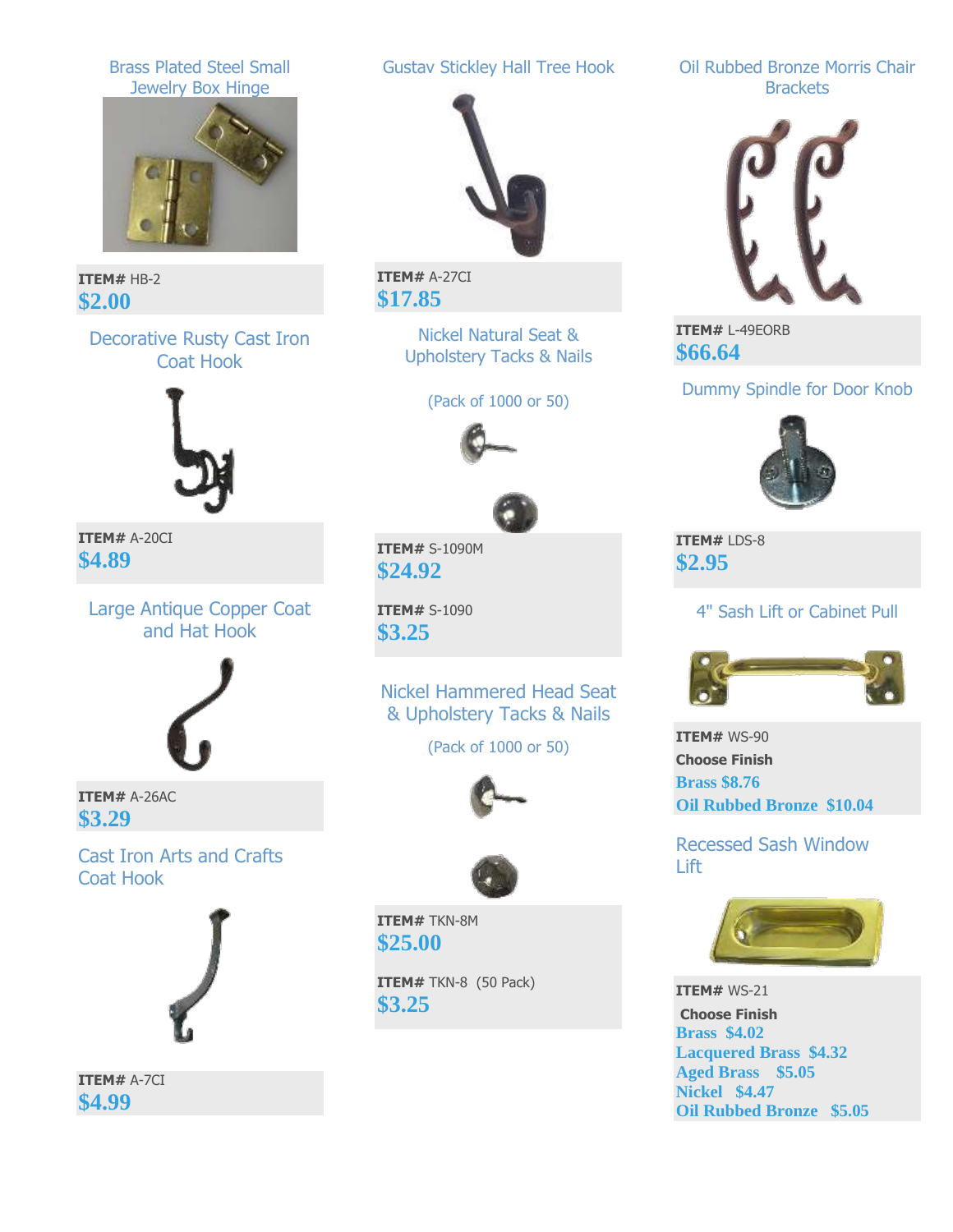#### Adjustable Transom Window or Trunk Chain



**ITEM#** WT-3LB **Choose Finish-Oil Rubbed Bronze, Brushed Nickel, Lacquered Brass \$19.82**

#### Hook Sash Lift



**ITEM#** BB-27 **Choose Finish Brass \$3.36 Lacquered Brass \$3.74 Aged Brass \$4.25 Nickel \$3.88 Oil Rubbed Bronze \$4.43**

Sash Lift or Pull



**ITEM#** F-9 **Choose Finish Brass \$8.07 Lacquered Brass \$8.23 Aged Brass \$8.81 Brushed Nickel \$8.65 Nickel \$8.54 Oil Rubbed Bronze \$9.96**

#### Square Corner Crescent Sash Lock



**ITEM#** WS-70 **Choose Finish Brass \$16.03 Lacquered Brass \$18.64 Aged Brass \$21.21 Brushed Nickel \$19.04 Nickel \$19.06 Oil Rubbed Bronze \$19.04**

#### Solid Bronze Sash Lock and Lift



**ITEM#** WS-79 **Choose Finish Brass \$27.89 Oil Rubbed Bronze \$31.11**

#### **Steel Medium Trunk Corner**



**ITEM#** TKC-32S **\$1.04**

#### **Short Black Trunk Lock**



**ITEM#** TKL-3BLK **\$13.30**

#### Antique Steel Star Trunk Handle Loop



**ITEM#** TKH-78AS **\$2.50**

#### Brown Star Trunk Handle Loop



**ITEM#** TKH-78B **\$2.10**

> **Brass Woodsmith Trunk Hardware Kit**



**ITEM#** TRK-1 **\$89.50**

#### **Antique Brass Woodsmith Trunk Hardware Kit**



**ITEM#** TRK-1AB **\$87.62**

> **Nickel Woodsmith Trunk Hardware Kit**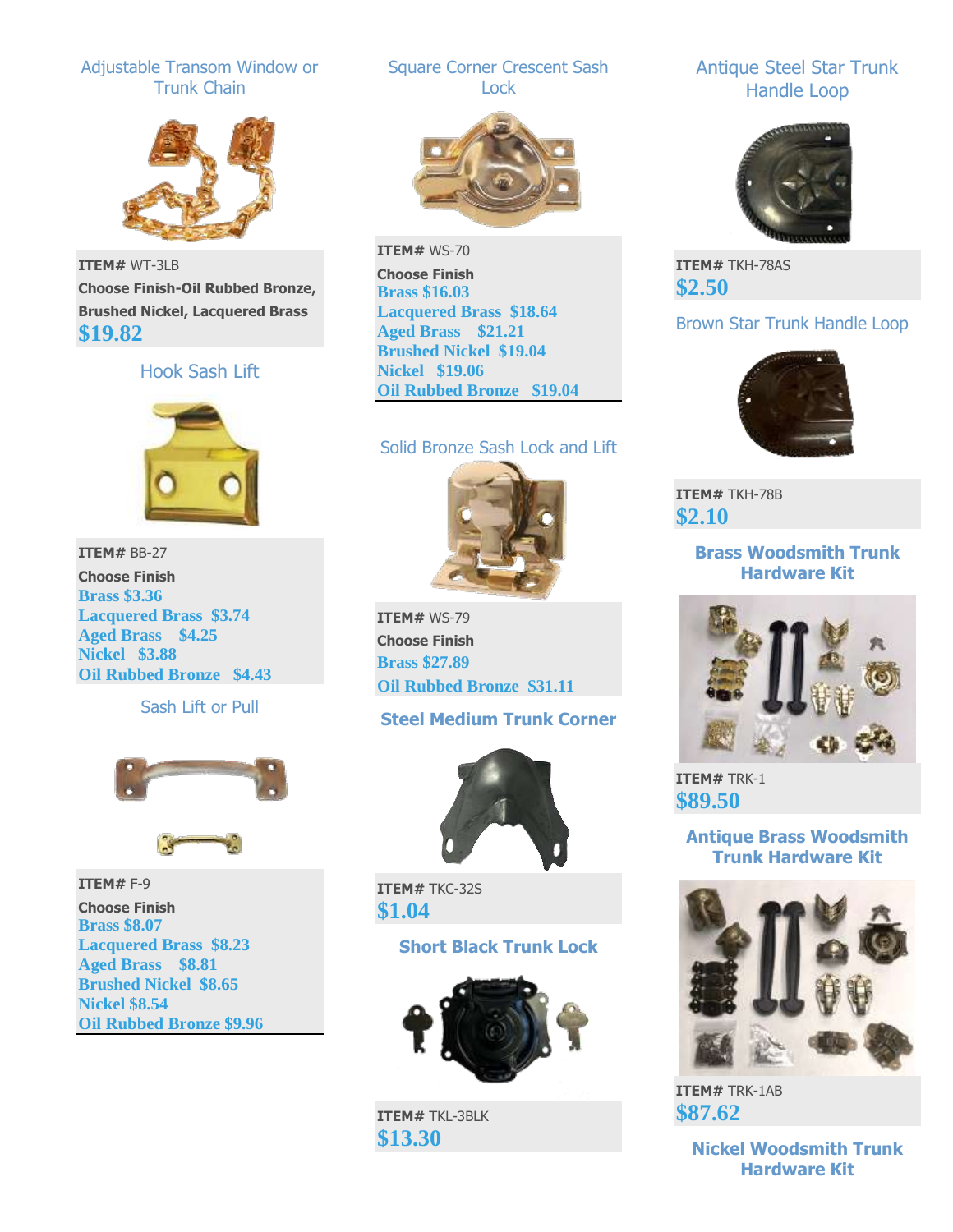

**ITEM#** TRK-1N **\$87.62**

#### **Small Plain Steel Trunk Lid Stay**



**ITEM#** TKS-33 **\$6.31**

**Medium Plain Steel Trunk Lid Stay**



**ITEM#** TKS-34 **\$6.10**

> **Large Plain Steel Trunk Lid Stay**



**ITEM#** TKS-35 **\$6.53**

**Small Heavy Duty Cast Iron Trunk Handle**



**ITEM#** TKH-10 **\$10.39**

#### **Large Black Steel Trunk Handle**



**ITEM#** TKH-12 **\$16.22**



**1 1/2" Steel Trunk Nail**



**ITEM#** TKN-2S **\$11.37**

### **1 1/4" Brass Trunk Nail**



**ITEM#** TKN-4 **\$14.59**

**Oak Beehive Keyhole Cover**



**ITEM#** O-4 **\$4.75**

#### **Walnut Beehive Keyhole Cover**



**ITEM#** W-4 **\$4.75**

#### **ZAP Z-poxy System 8oz**



**ITEM#** PC-38 **5 Minute ITEM#** PC-39 **30 Minute \$16.49**

#### **Zap A Gap Medium**



**ITEM#** PC-5 (4oz) **\$26.99 ITEM#** PC-2 (1oz) **\$8.39 ITEM#** PC-1 (2oz) **\$14.69**